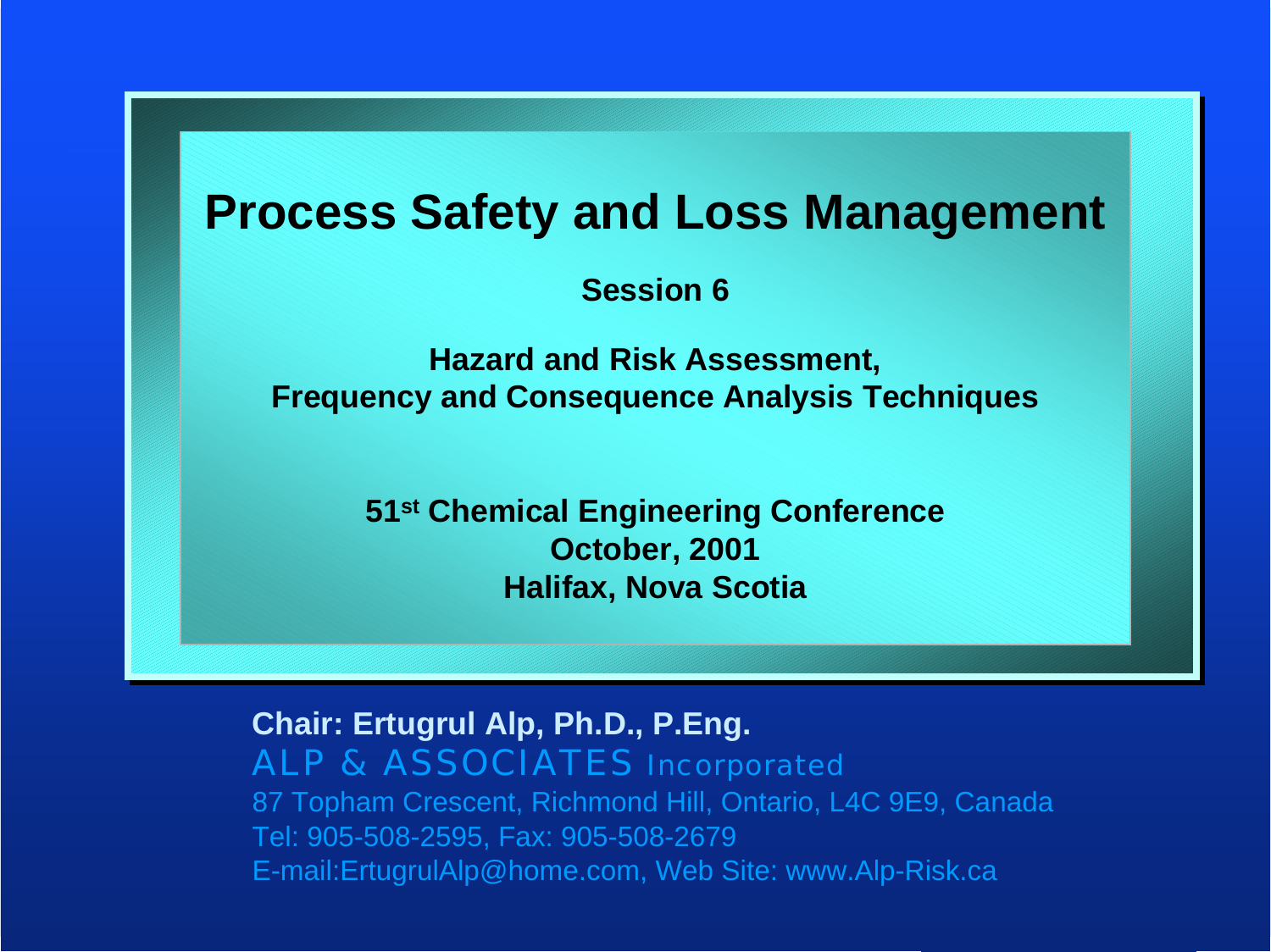# **Topics covered Topics covered**

- ¾Alp – Risk management system and risk assessment techniques
- ¾Yugo Ivanovich – Risk management system focusing on SHE
- ¾Leo Jansen – NEB's index method of risk assessment
- ¾Christian Etowa – Dow's index method of risk assessment – inherent safety
- ¾Mike Morgan – Consequence analysis/ learning loop
- ¾Gerry Phillips – CARAT – Improving Stakeholder Participation
- ¾Mark Riley – Risk control/ engineering – Monitoring
- $\blacktriangleright$ Faisal Khan – SWeHI – Index method of risk assessment, combining Fire/ Explosion and Toxic/ Corrosive hazards
	- $\rightarrow$  Suggest: keep the units of measurement in B (consequence) and A (1/frequency), rather than burying them into an index
- ► Brian Kelly scare with hazardous events, overview of PSM –<br>risk management focusing on hazardous materials and systems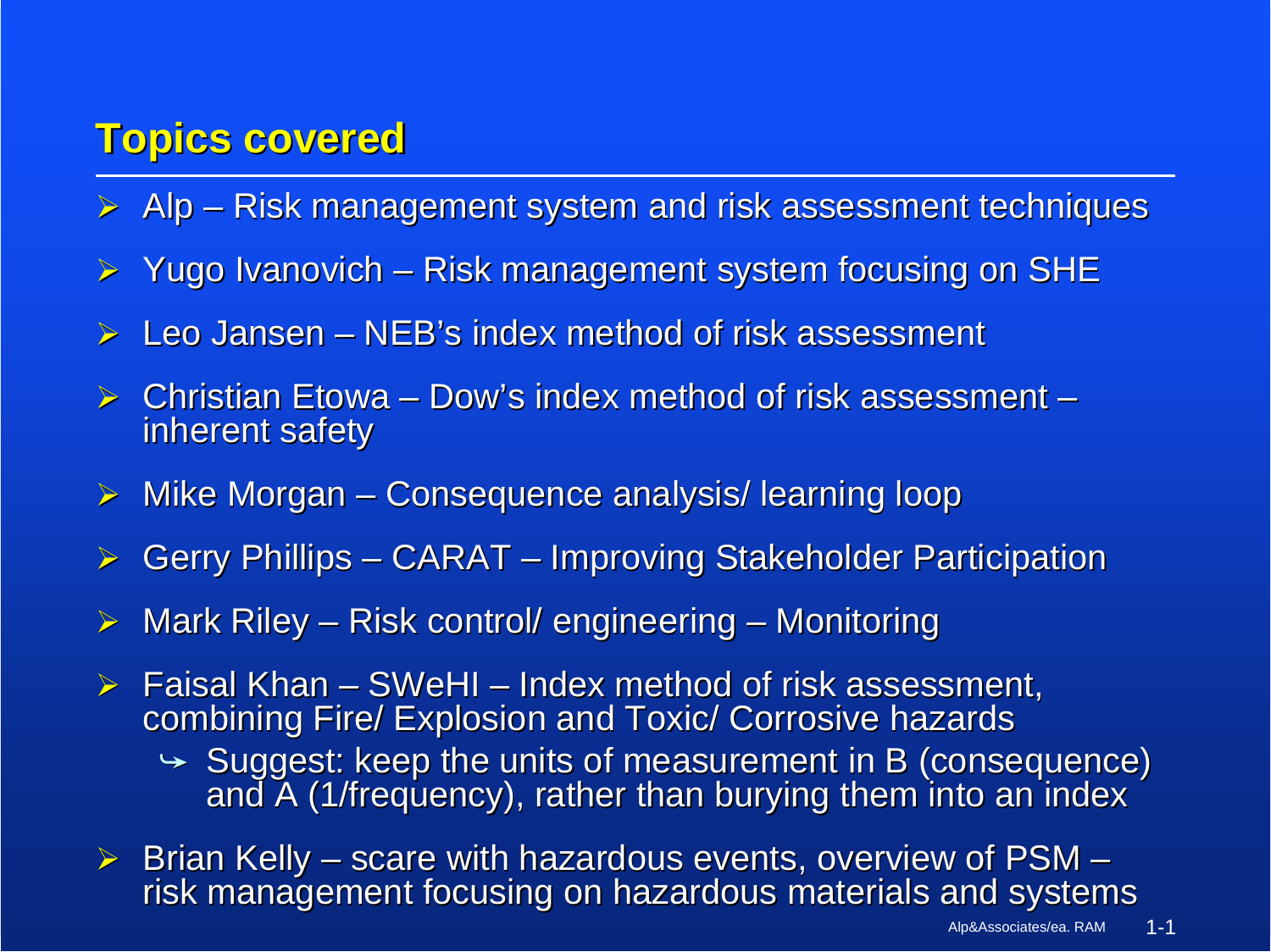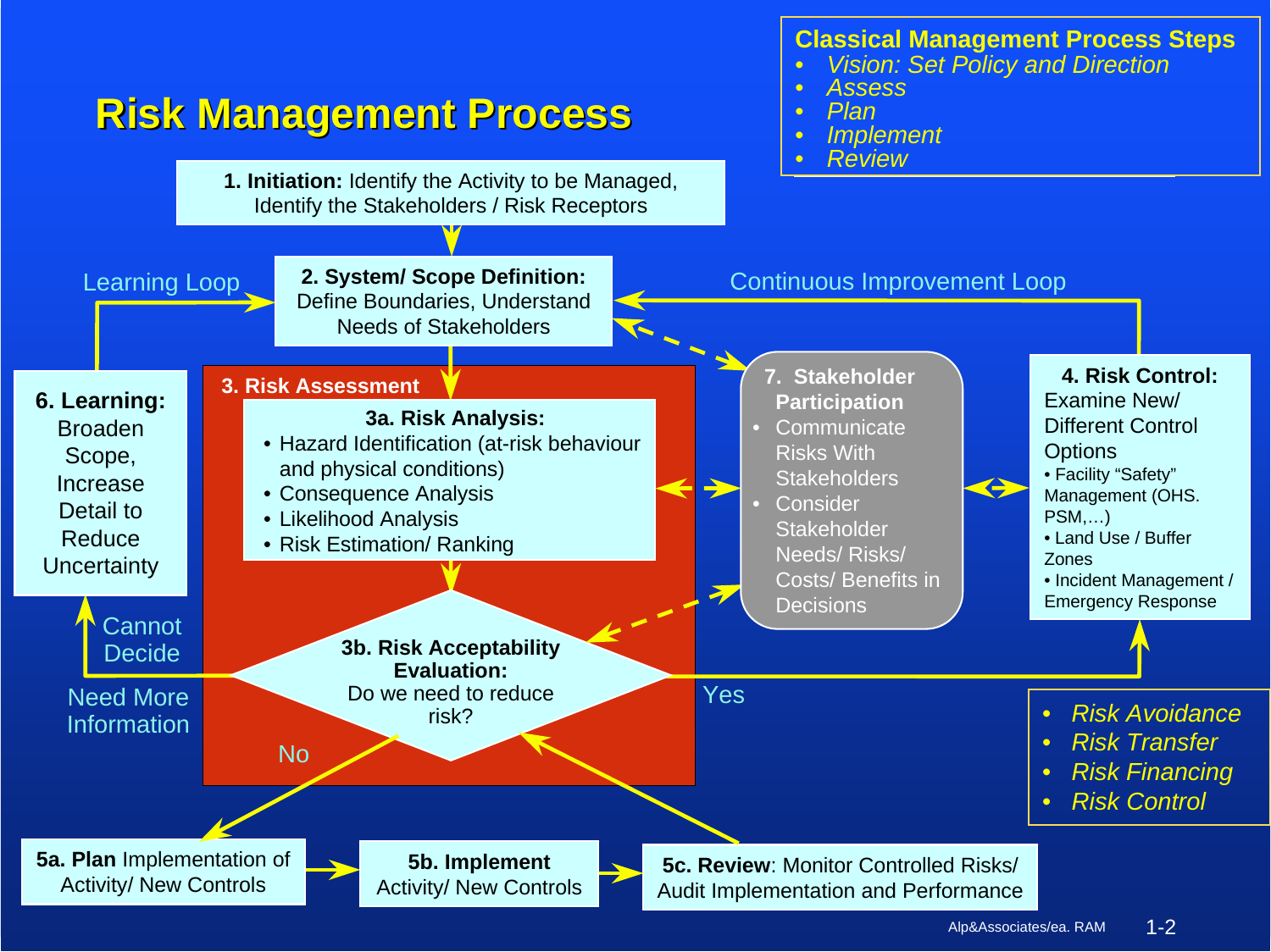# **Thank you all Thank you all**

- $\triangleright$  Participants
- $\triangleright$  Speakers
- $\triangleright$  Moderators
- $\triangleright$  Our volunteer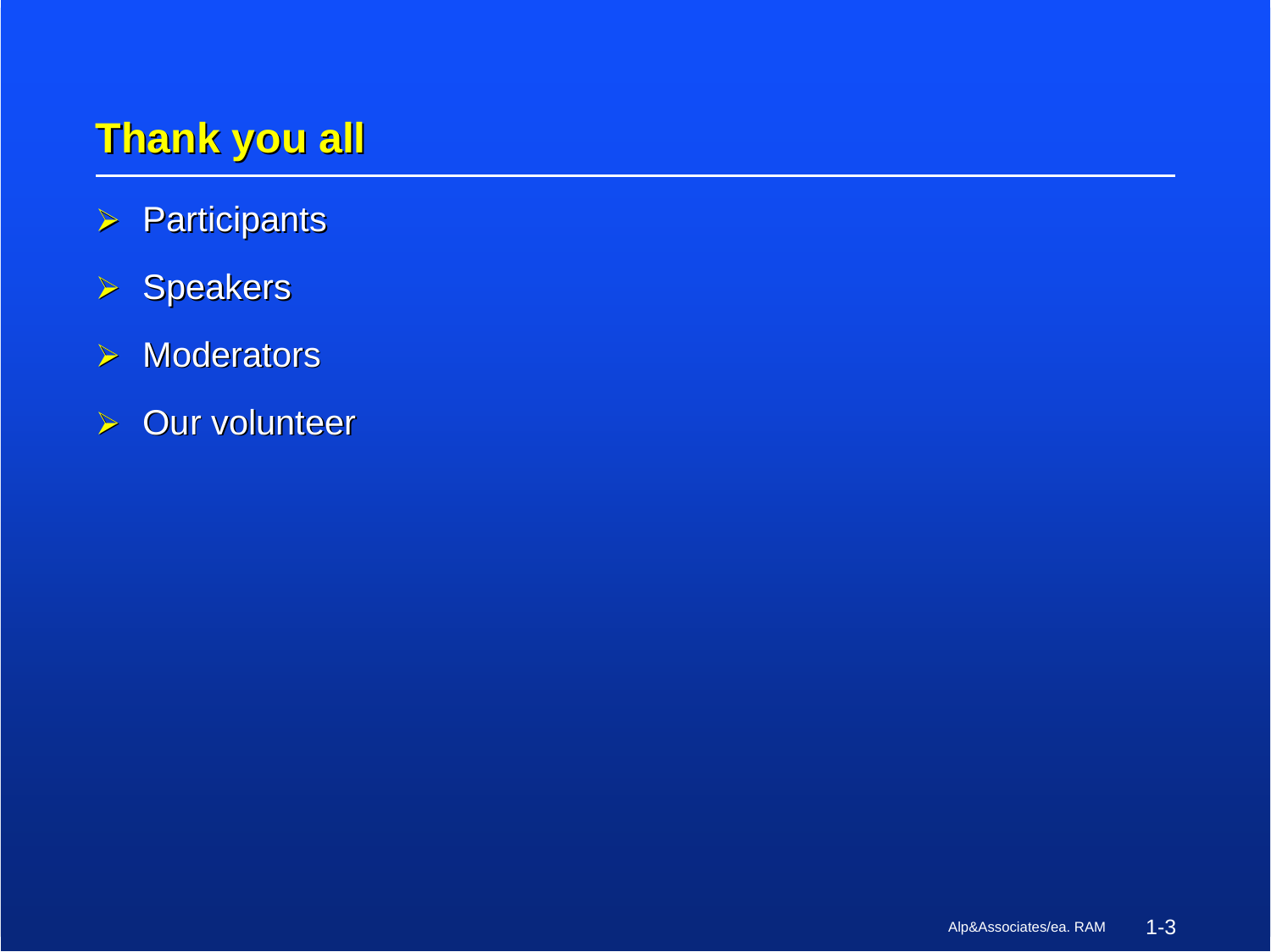#### **Risk Assessment Techniques for Process Safety and Risk Management A Short Overview**

**Presented by Ertugrul Alp, Ph.D., P.Eng.**

**51st Chemical Engineering Conference October, 2001 Halifax, Nova Scotia**

#### ALP & ASSOCIATES Incorporated

87 Topham Crescent, Richmond Hill, Ontario, L4C 9E9, Canada Tel: 905-508-2595, Fax: 905-508-2679 E-mail:ErtugrulAlp@home.com, Web Site: www.Alp-Risk.ca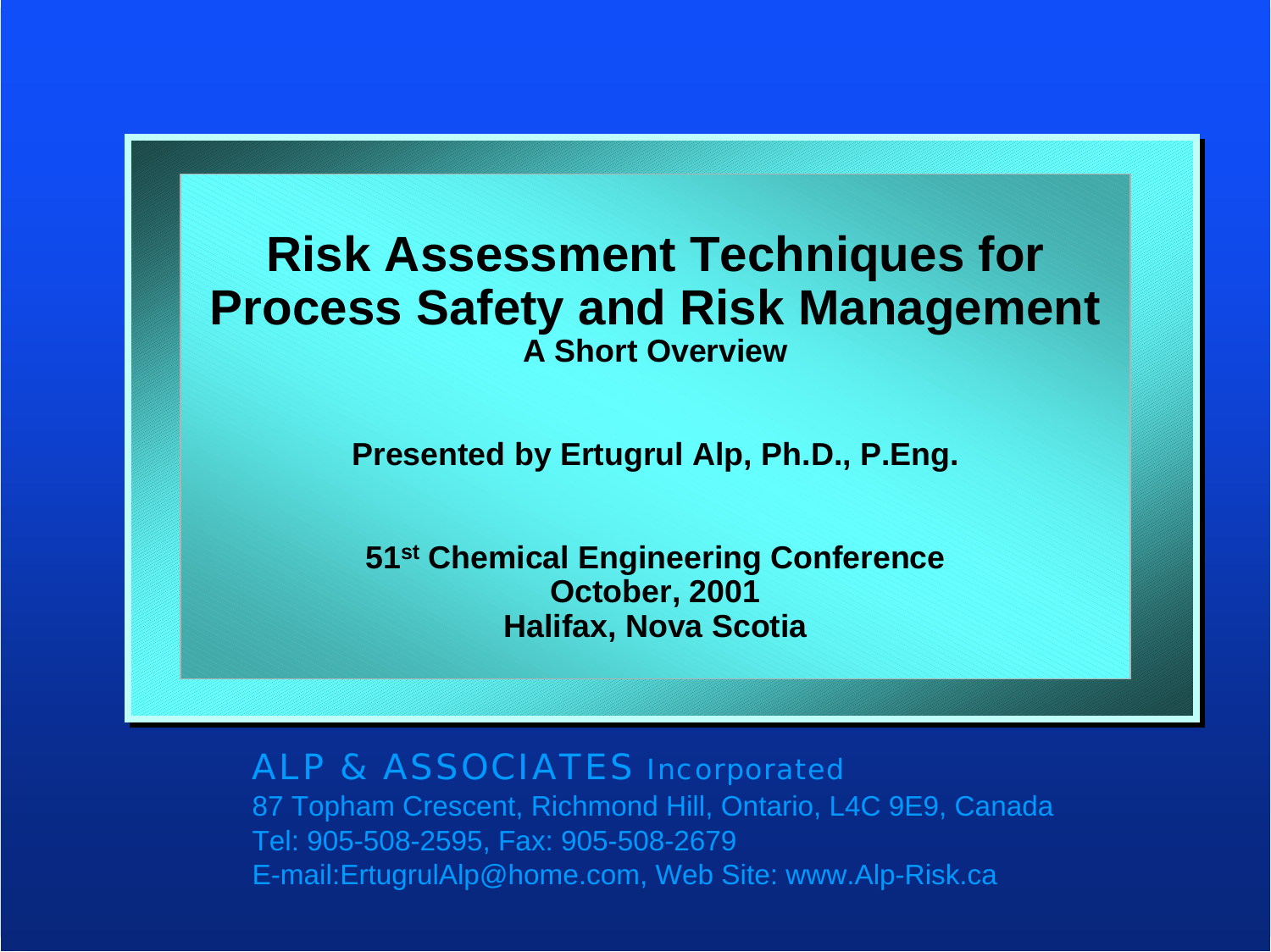## **Objectives Objectives**

- ¾Provide an overview of
	- $\blacktriangleright$  risk concepts
	- $\rightarrow$  the risk management process
	- $\blacktriangleright$  risk assessment techniques
	- $\blacktriangleright$  measures for representing different types of risk

so that you will gain an understanding of the usefulness and limitations of different risk assessment techniques as applied to process safety management.

 $\triangleright$  Our focus will be industries where different types of hazards are inherent in their business processes, in particular those that deal with hazardous materials.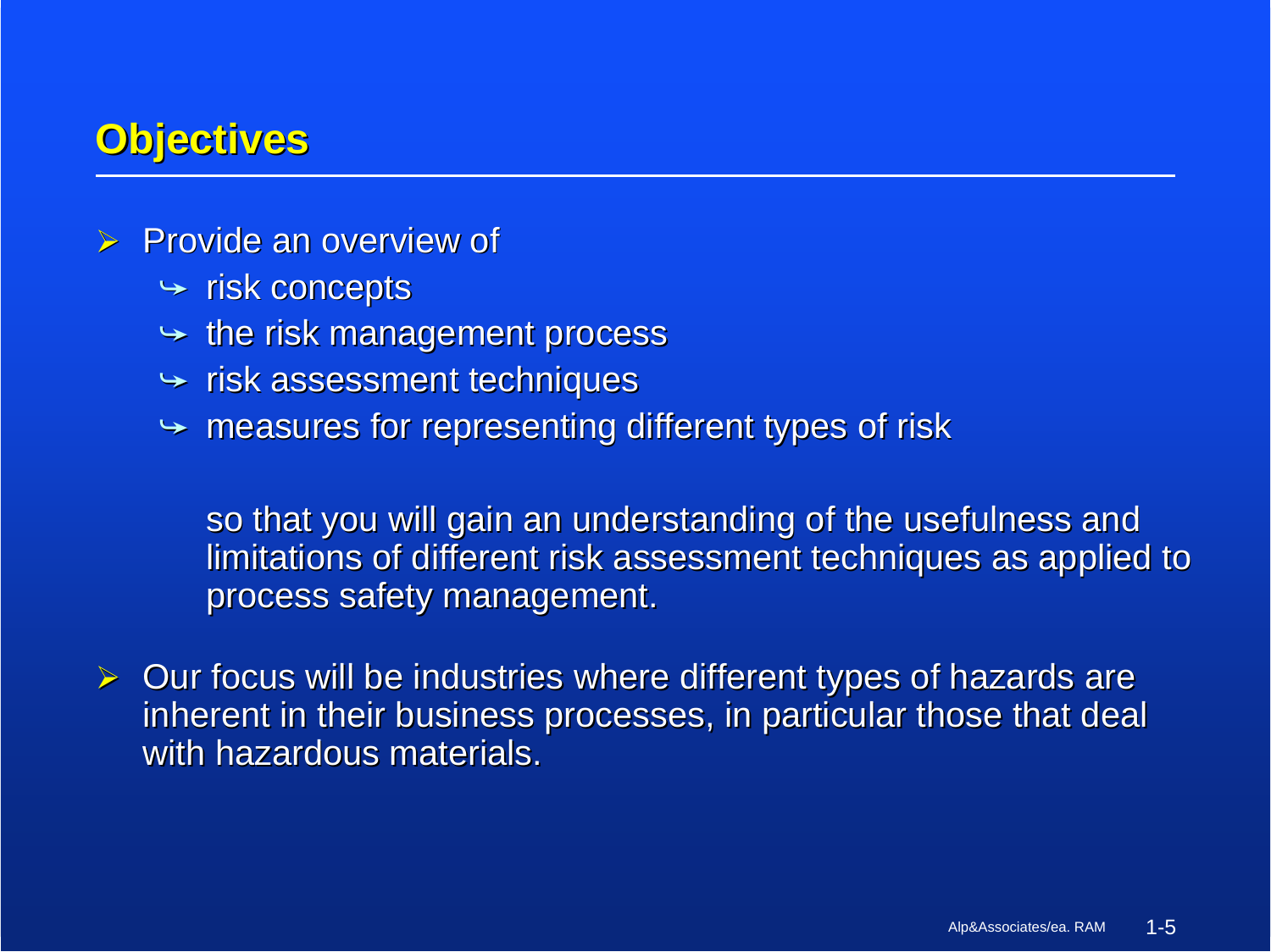## **Risk Concepts Risk Concepts**

 $\triangleright$  We are faced with many different types of risks in day-to-day operations:



- $\blacktriangleright$  employee risk
- $\rightarrow \,$  public risk
- $\div$  environmental risk
- $\rightarrow$  production risk
- $\rightarrow$  property risk
- $\rightarrow$  shareholder risk

 $\rightarrow$ financial risk  $\blacktriangleright$  integrated risk  $\blacktriangleright$  enterprise risk *"Bottom line" "Bottom line" perspective perspective* **\$ \$**



- $\div$  facility risk
- $\rightarrow$  transportation risk
- $\rightarrow$  project risk
- $\rightarrow$  market risk
- $\rightarrow$  currency risk
- $\rightarrow$  public outrage risk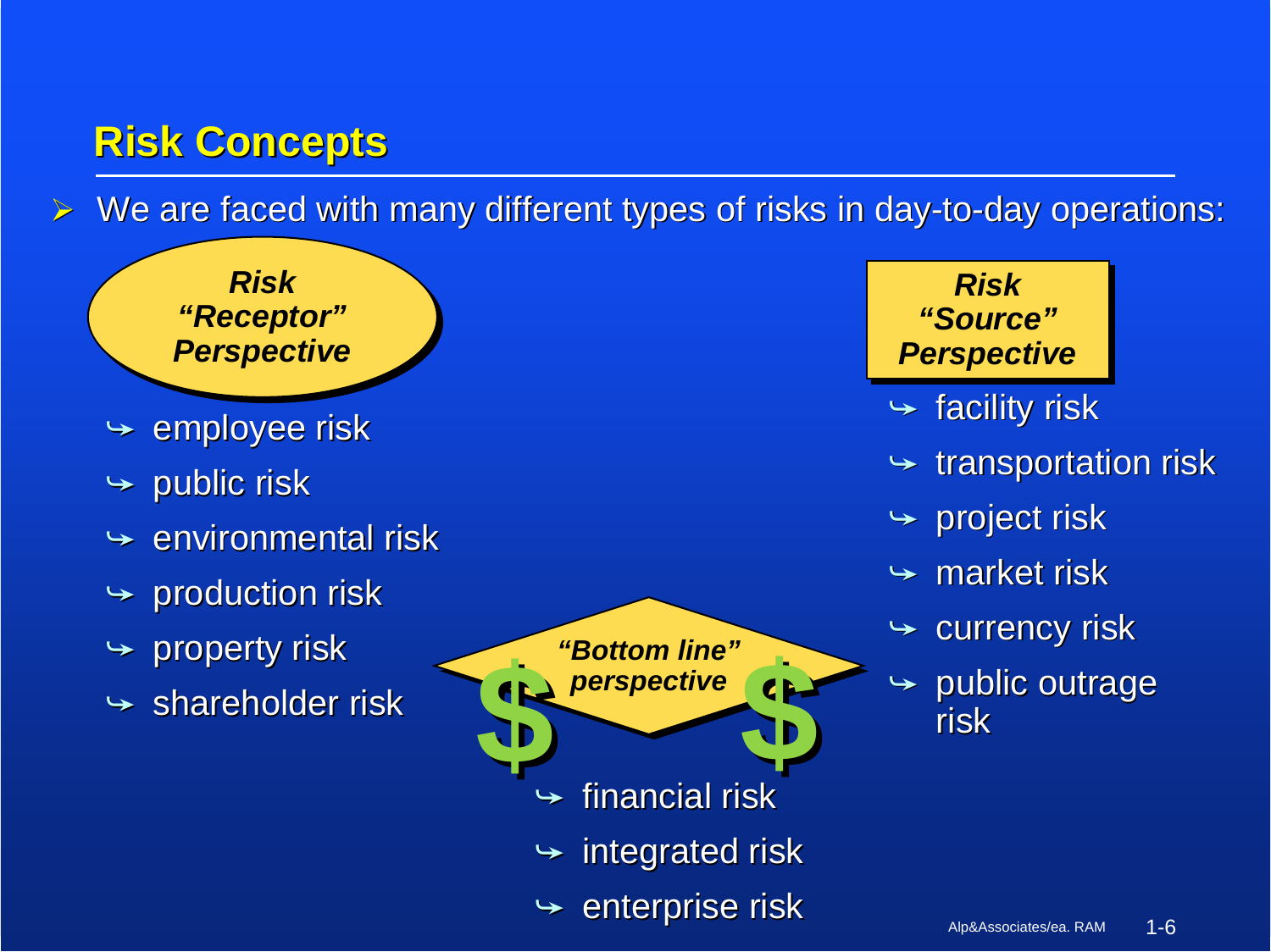# **Risk Concepts Risk Concepts**

Ris

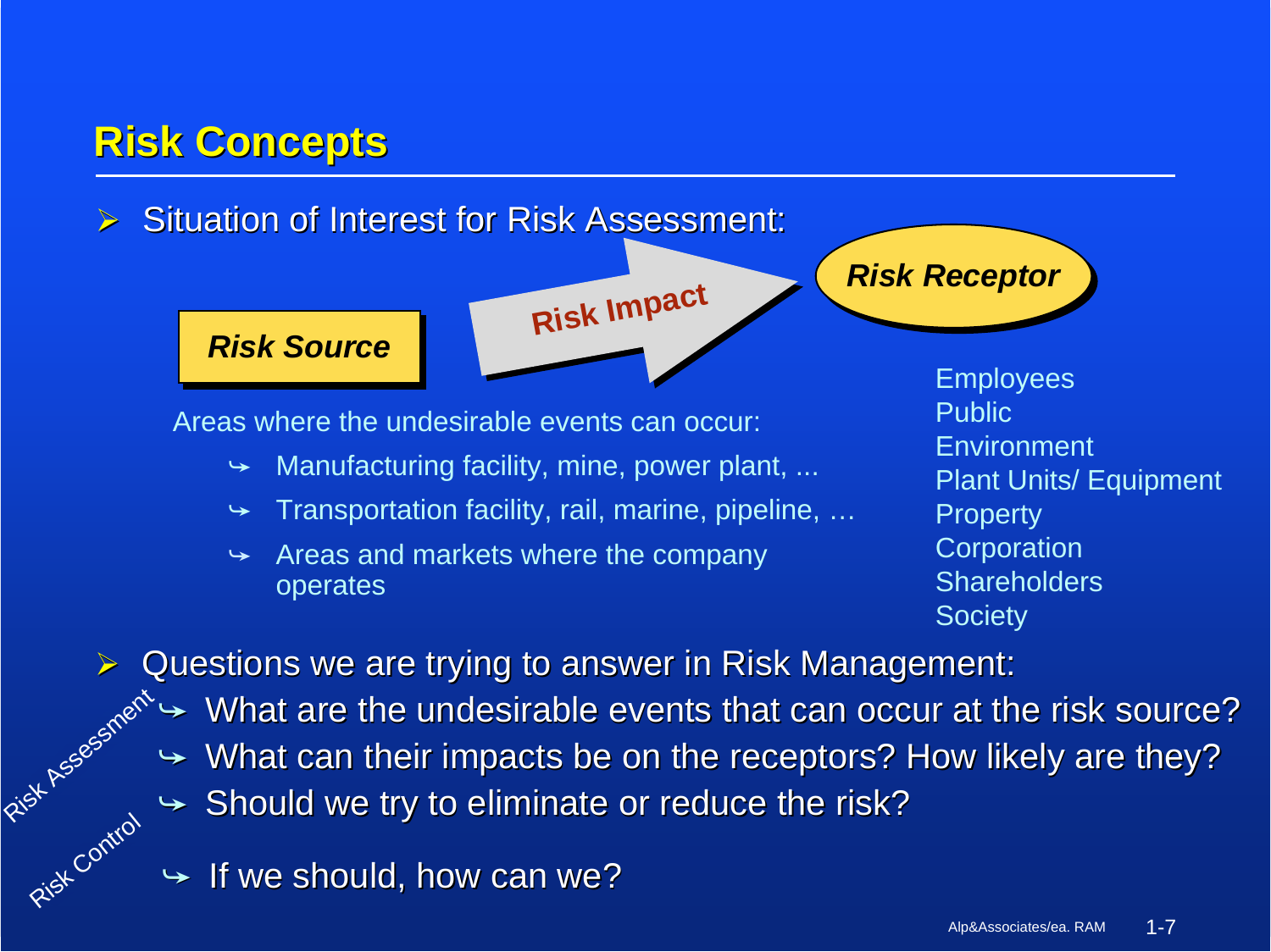## **Management Management**

- $\blacktriangleright$ Process of analyzing business stakeholder needs, and taking steps to meet those needs by
	- $\blacktriangleright$  Designing and implementing the necessary business processes (work flow),
	- $\rightarrow$  Developing the resources to carry out these business processes, and
	- $\rightarrow$  Organizing these resources.
- $\blacktriangleright$ A major component of management is to eliminate the potential for disruption of work flow, or reduce this potential to acceptable levels
	- $\rightarrow$  This we call risk management.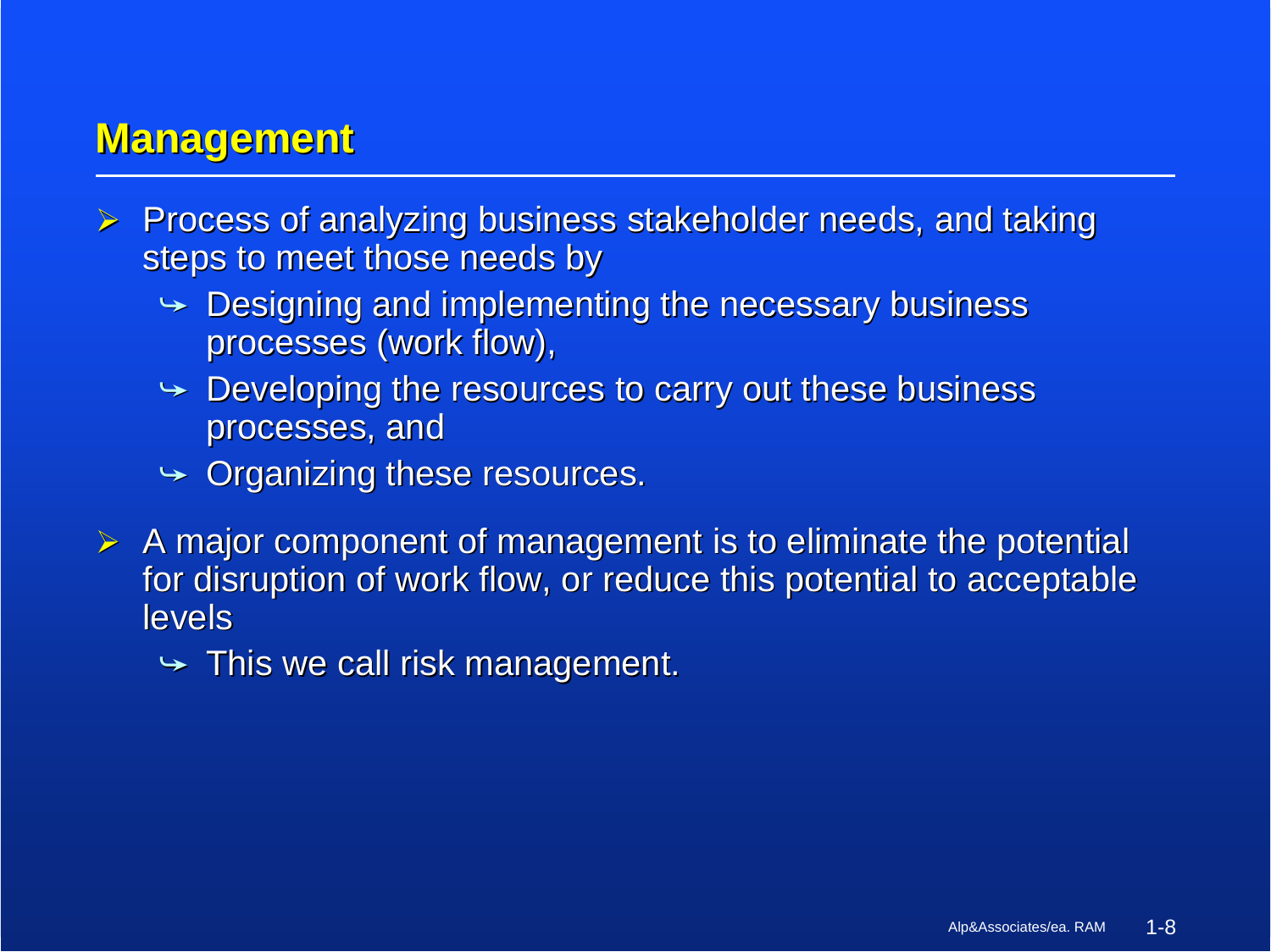#### **Management Process Management Process for Continual Improvement for Continual Improvement**

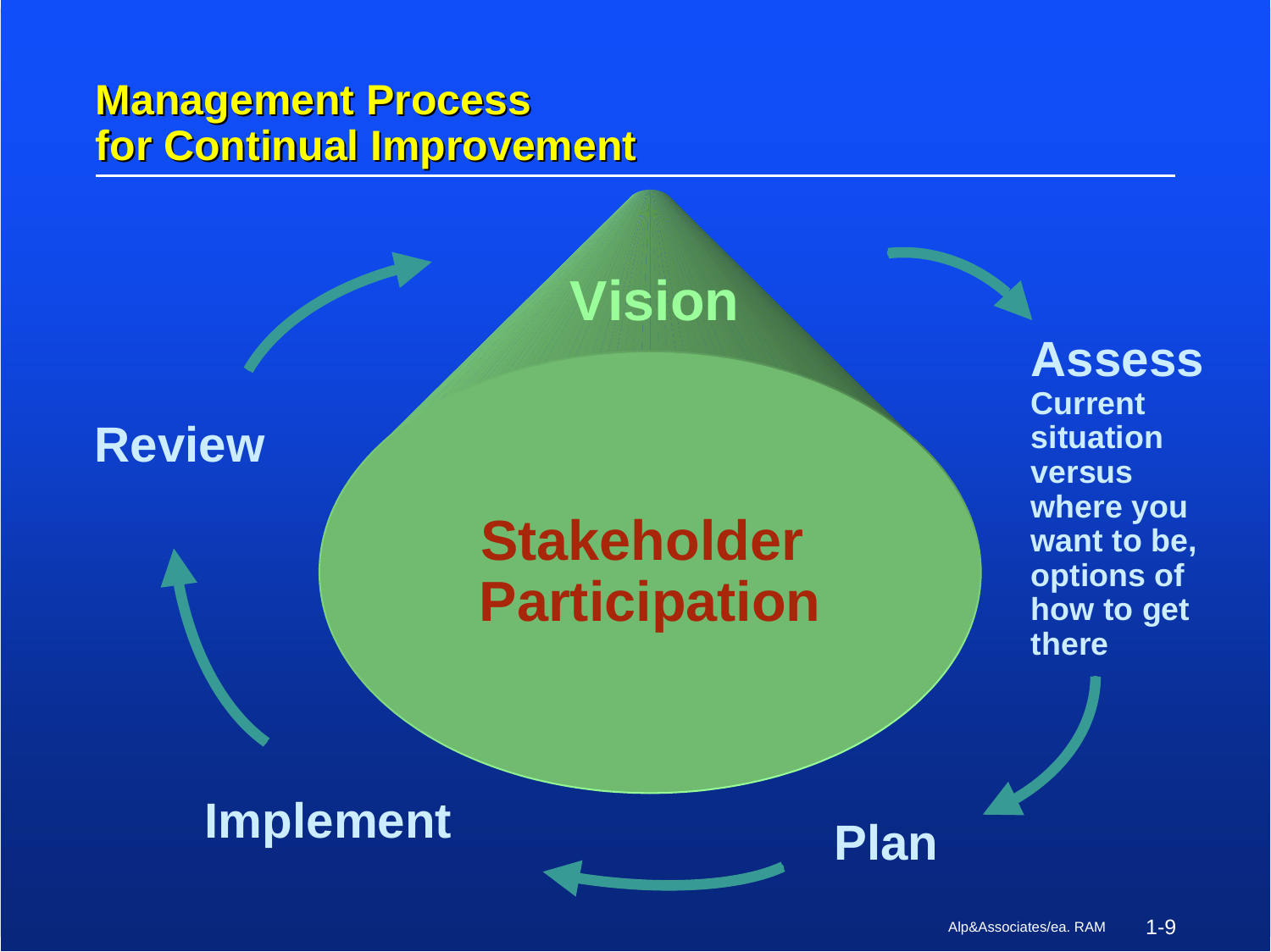# **Risk Management Risk Management**

- $\blacktriangleright$ Process of analyzing exposure to loss and taking steps to eliminate the risk or reduce it to acceptable levels.
- ¾**Building safety into physical assets, as well as the way** *people think and work. people think and work.*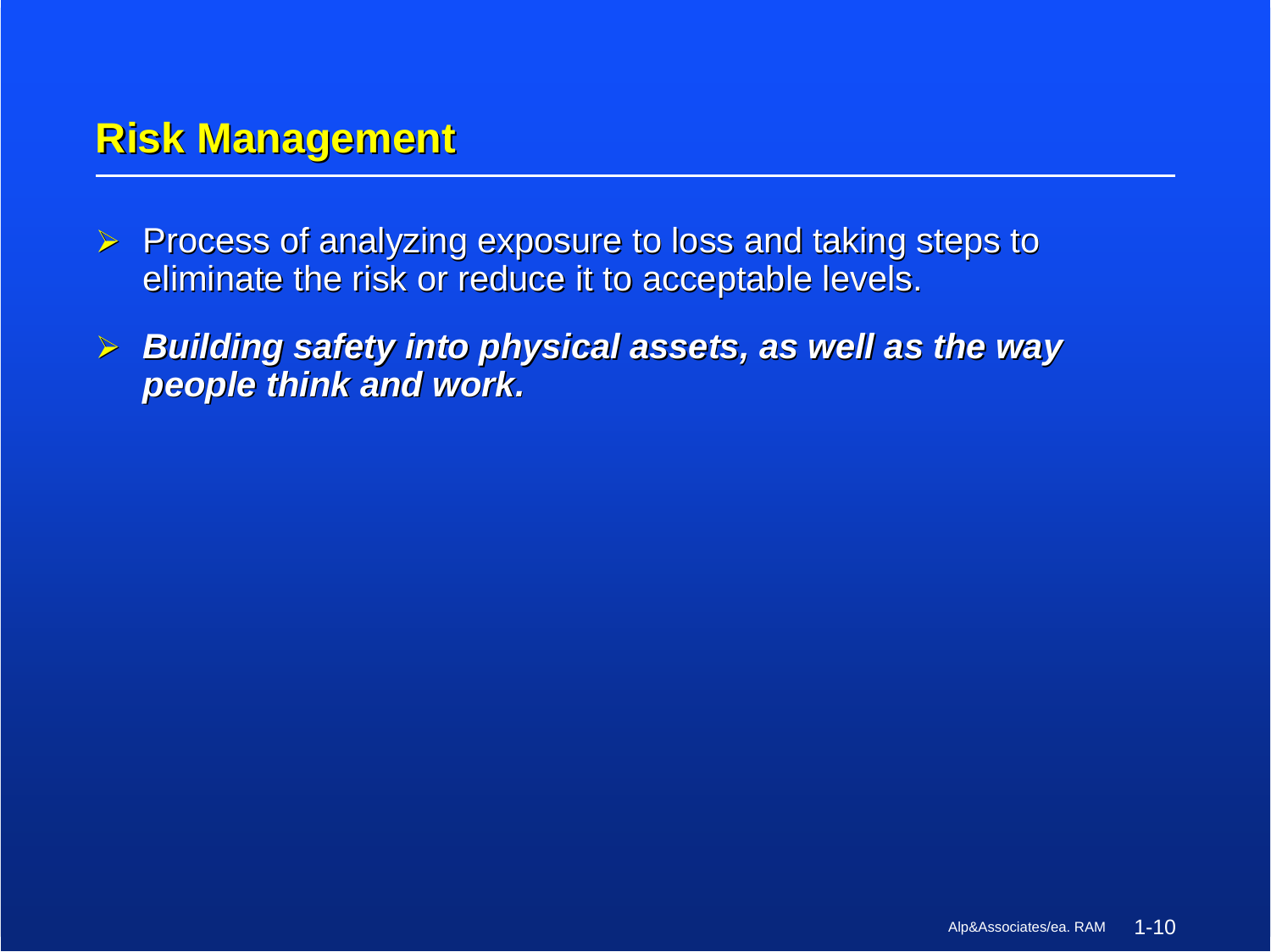#### **Risk Management Process for Continual Improvement for Continual Improvement**

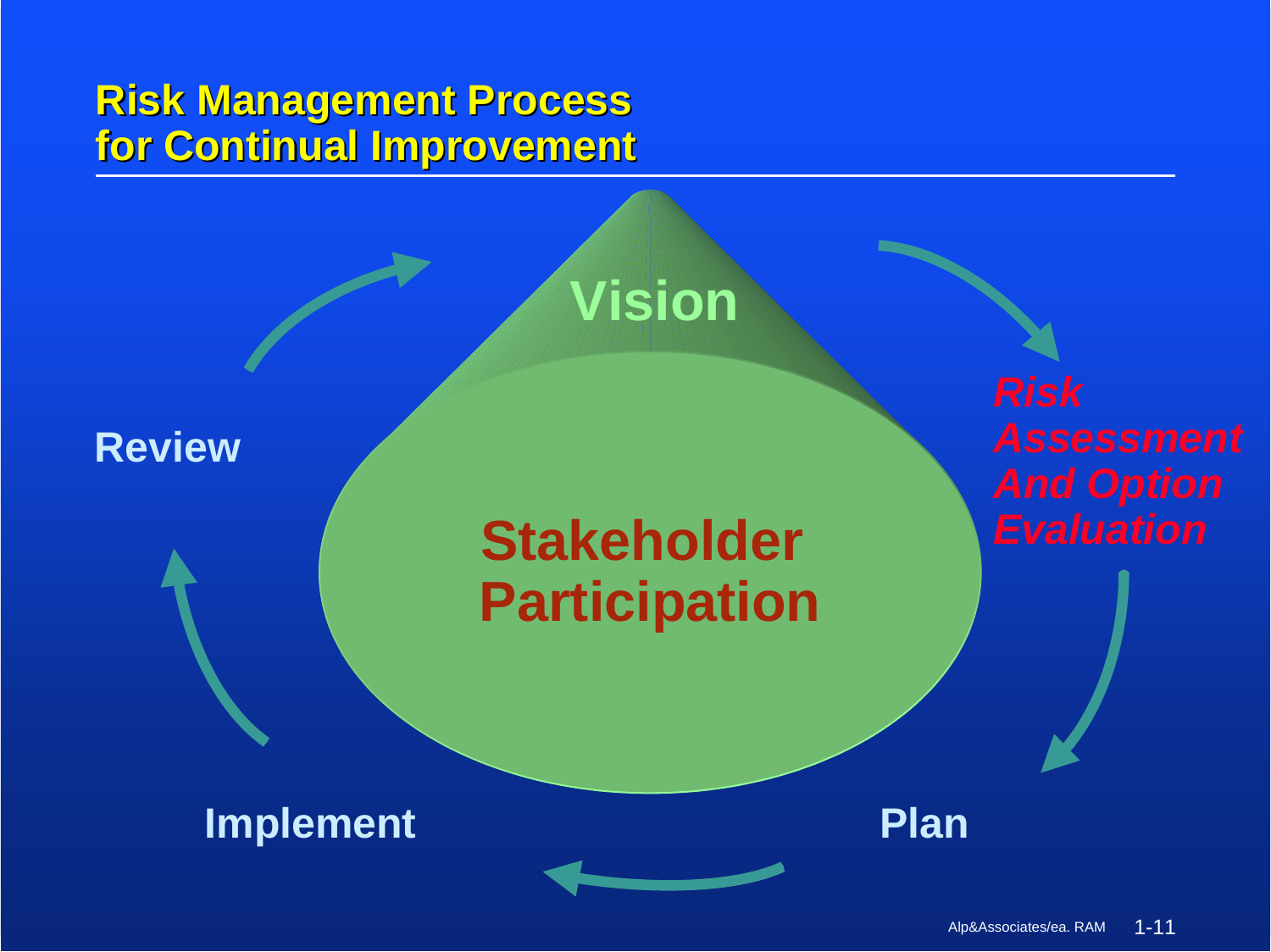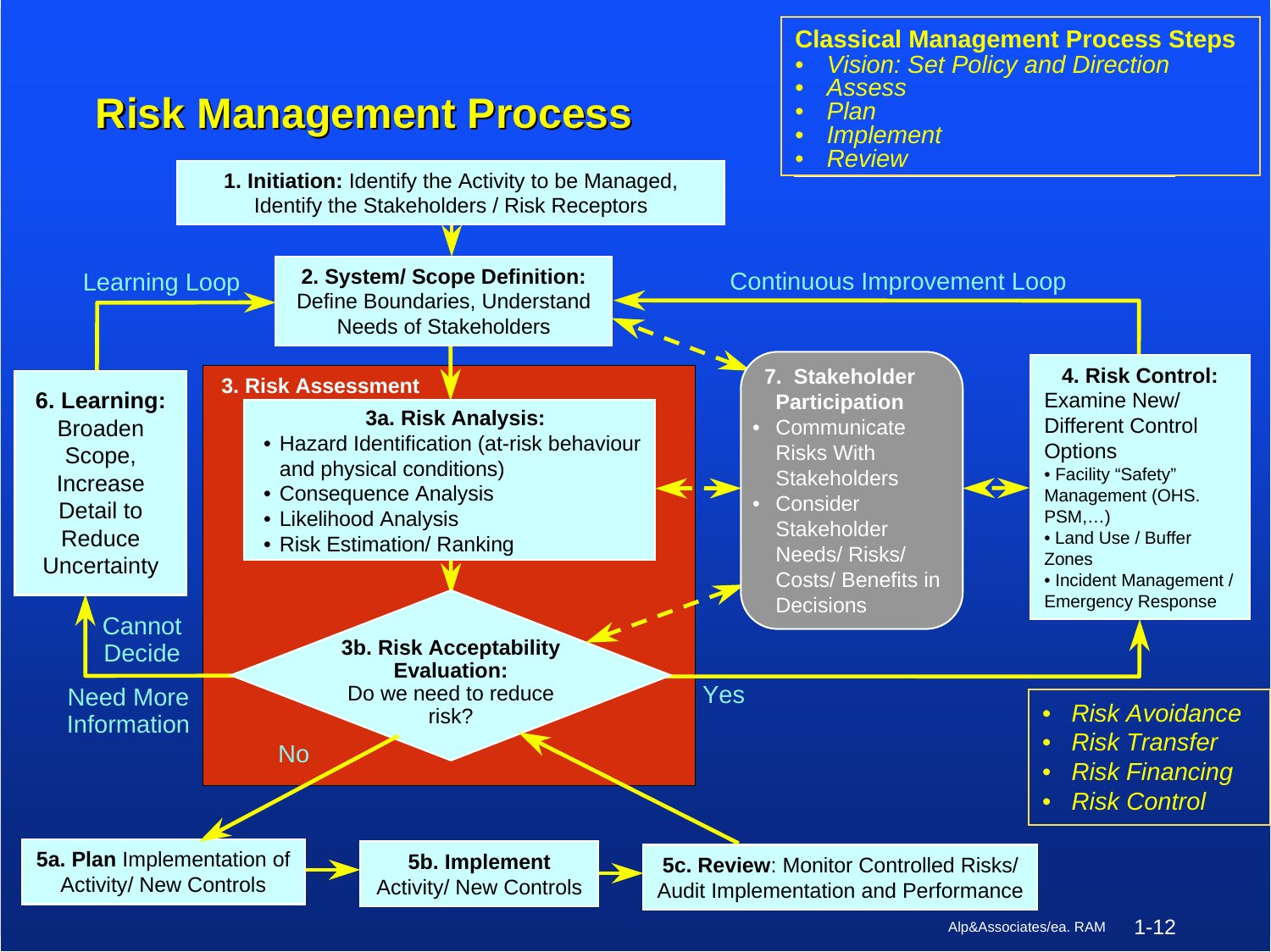#### **RISK is seen by many people in RISK is seen by many people in terms of their own personal terms of their own personal**  experiences... **The Challenge The Challenge**

The following quotation is one which exemplifies a typical approach to risk.

"...in all my experience, I have never been in an accident of any sort worth speaking about. I have seen but one vessel in distress in all vessel in distress in all my years at sea... I never saw a wreck and have never been wrecked, nor was I ever in any predicament that threatened to end in disaster of any sort." **Captain Edward J. Smith** interviewed by the New

York press, 1907.



On April 15, 1913, RMS Titanic sank with the loss of more than 1500 lives - one of which was its Captain - E.J.Smith.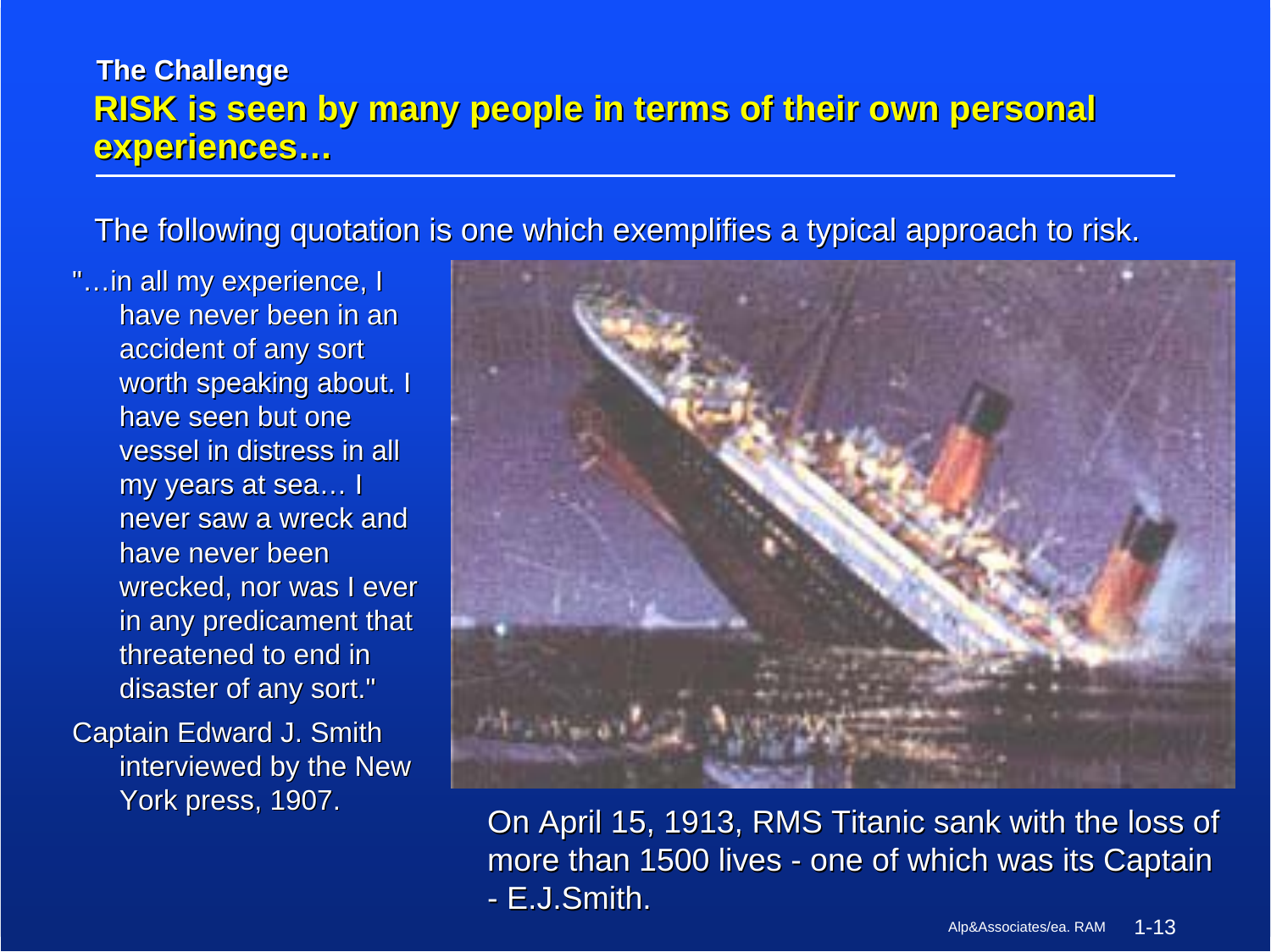# **Risk Concepts Risk Concepts**

 $\blacktriangleright$ Formally, risk due to an "undesirable event"

#### *Risk = Likelihood of undesirable event Risk = Likelihood of undesirable event x Consequence of that event x Consequence of that event*

#### $\blacktriangleright$ Undesirable event

- $\blacktriangleright$  An event which has the potential for causing adverse effects on people, property/production or the environment
- $\blacktriangleright$  An event (or condition) that can result in reputational or material financial loss or prevent the organization from achieving its business objectives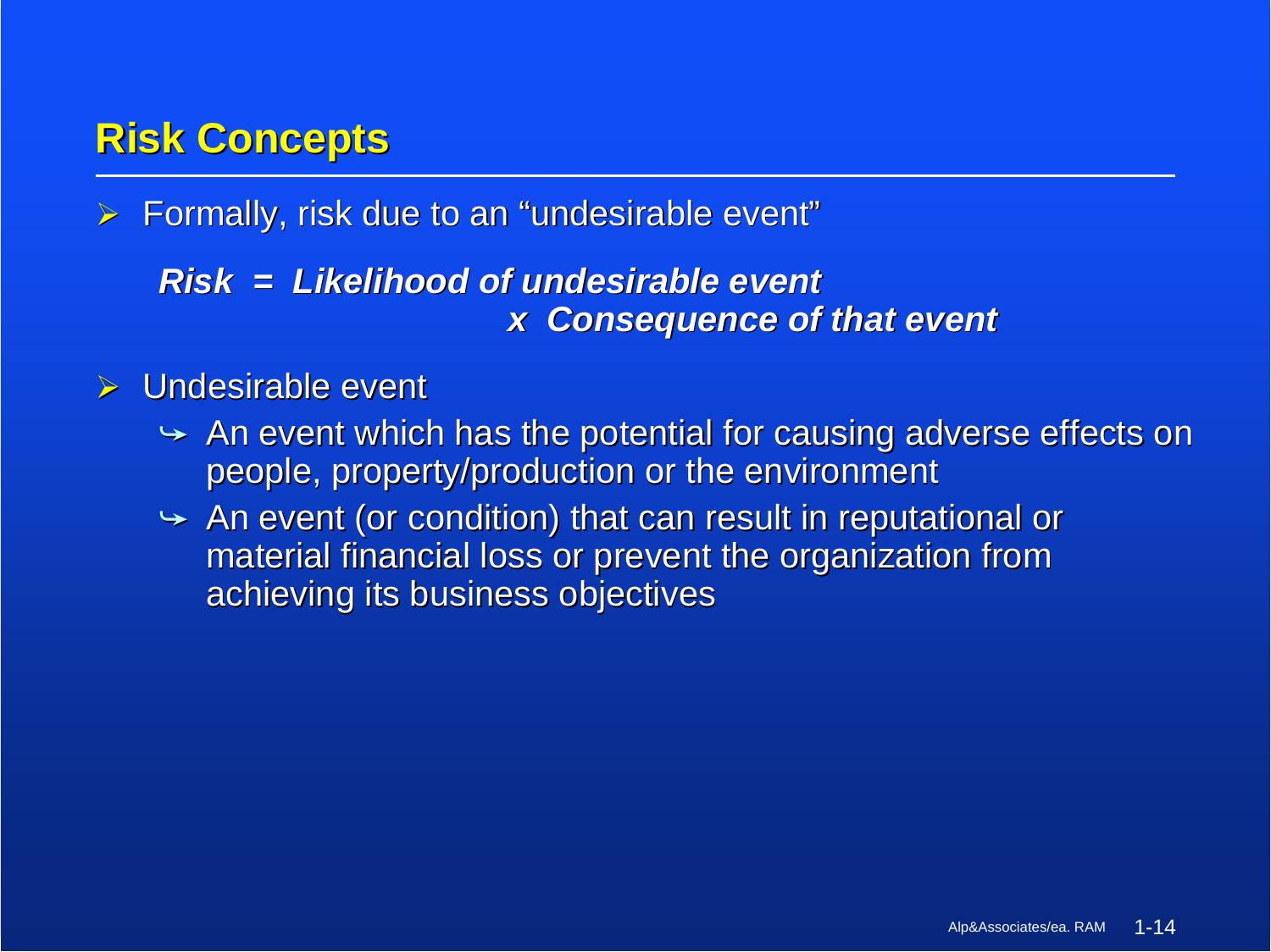# **Risk Concepts Risk Concepts**

- $\blacktriangleright$ **Examples of undesirable events** 
	- $\blacktriangleright$  Equipment breakdown, collapse
	- $\bm{\mathord{\succ}}$  Liquid spills, gas clouds, fires, explosions
	- $\blacktriangleright$  Falls, falling objects, collisions
	- $\blacktriangleright$  Environmental contamination as a result of short or long term releases
	- $\blacktriangleright$  Loss of key personnel
	- $\rightarrow$  Market collapse
	- $\rightarrow$  Price/currency fluctuations

**→ We can provide a natural** *link* **between** *risk assessment* **and** *reliability and maintenance programs*, if we include in our list "equipment breakdown" even though in itself such an event may not have occupational, public, environmental or asset damage potential.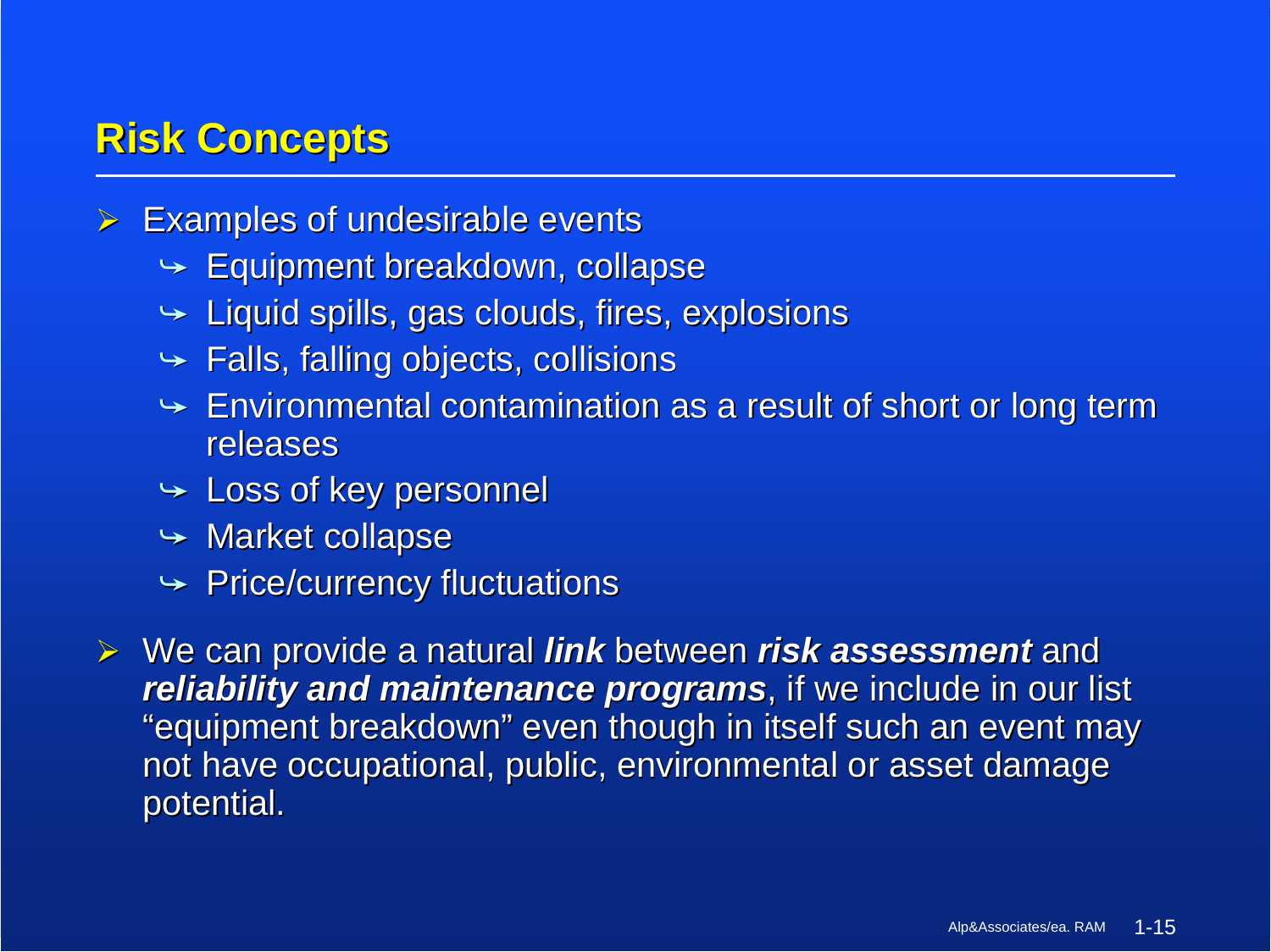#### **How to Estimate Risk How to Estimate Risk**

#### **Formal Definition of Risk Formal Definition of Risk**

## **Event Risk =**  $\qquad$  **Estimated likelihood of undesirable event X Estimated consequences of that event X Estimated consequences of that event**

¾Units of risk depend on the choice of units for expressing the consequences

- $\rightarrow$  fatalities/year = events/year x fatalities/event
- $\rightarrow$  injuries/year = events/year x injuries/event
- $\rightarrow$  WCB cost \$/year = events/year x WCB cost \$/event
- $\leftrightarrow$  clean-up \$/year = events/year x clean-up \$/event
- $\rightarrow$   $\,$  contaminated hectares/year = events/year x contaminated hectares/event
- $\rightarrow$  number of wildlife affected/year = events/year x number of wildlife affected/event affected/event
- $\rightarrow$  production loss \$/year = events/year x \$/event
- $\rightarrow$  property damage \$/year = events/year x \$/event
- $\rightarrow$  market share loss \$/year = events/year x \$/event

¾Expressing risk is \$ terms provides a natural progression to risk/ cost/ benefit analyses for decision-making purposes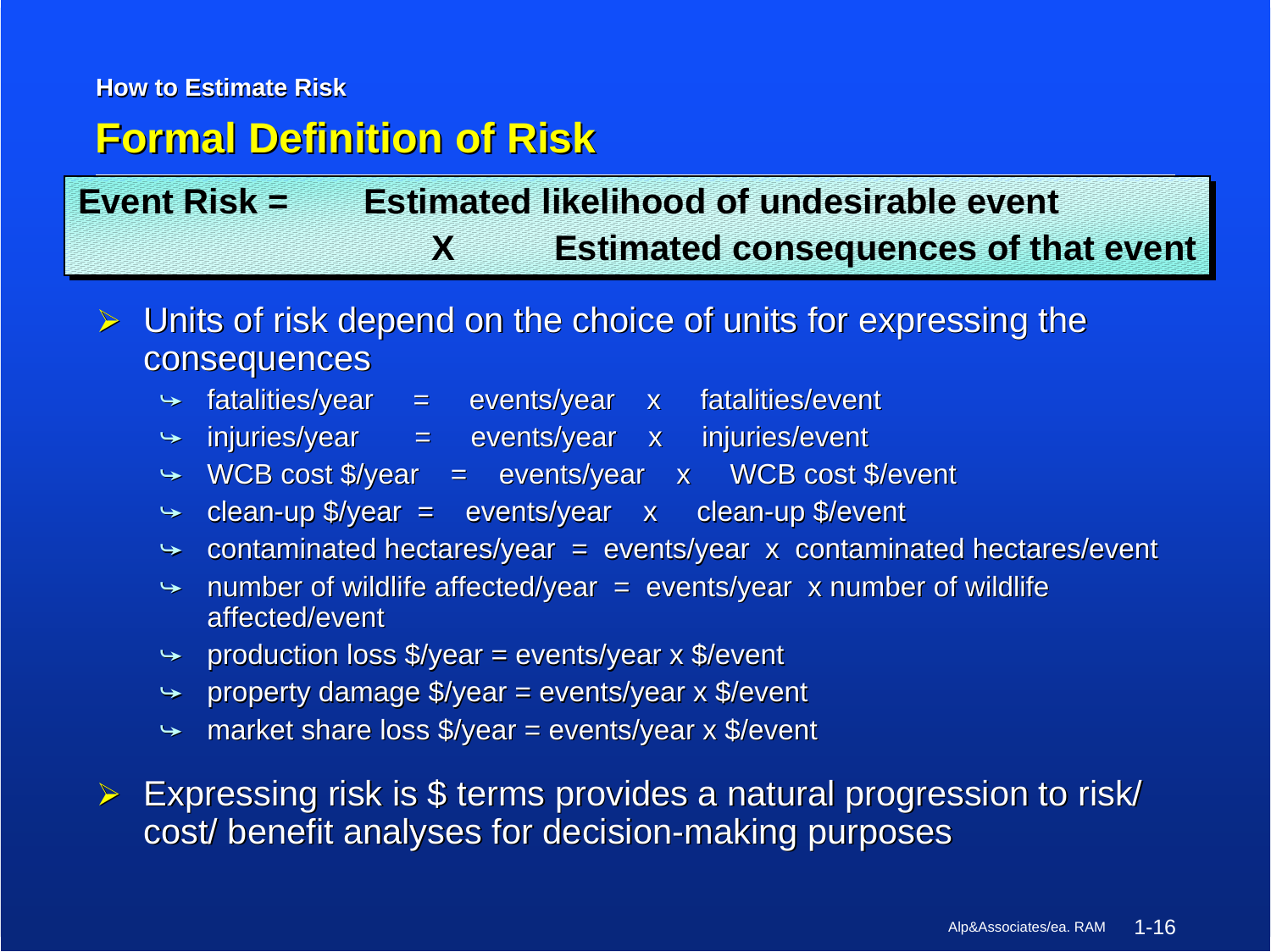#### **Requirements for Success … Requirements for Success …**

**in Balancing the needs of Stakeholders and Achieving Superior Risk Management Performance Risk Management Performance**

- > Top-down commitment (Safety Culture)
- ¾Bottom-up awareness (Safety Culture)
- $\triangleright$  Structure in the middle
- ¾A risk management process well-understood by all
- $\triangleright$  Availability of a full range of risk assessment and risk/cost/benefit analysis tools of various sophistication
	- $\rightarrow$  to determine the level of risk exposure using appropriate risk measurement parameters measurement parameters
	- $\rightarrow$  to evaluate suitability of risk control actions
- $\triangleright$  Appropriate risk control strategies, and human and physical resources
- Alp&Associates/ea. RAM 1-17 ¾A company standard reflecting the values of the organization and the requirements that are asked of it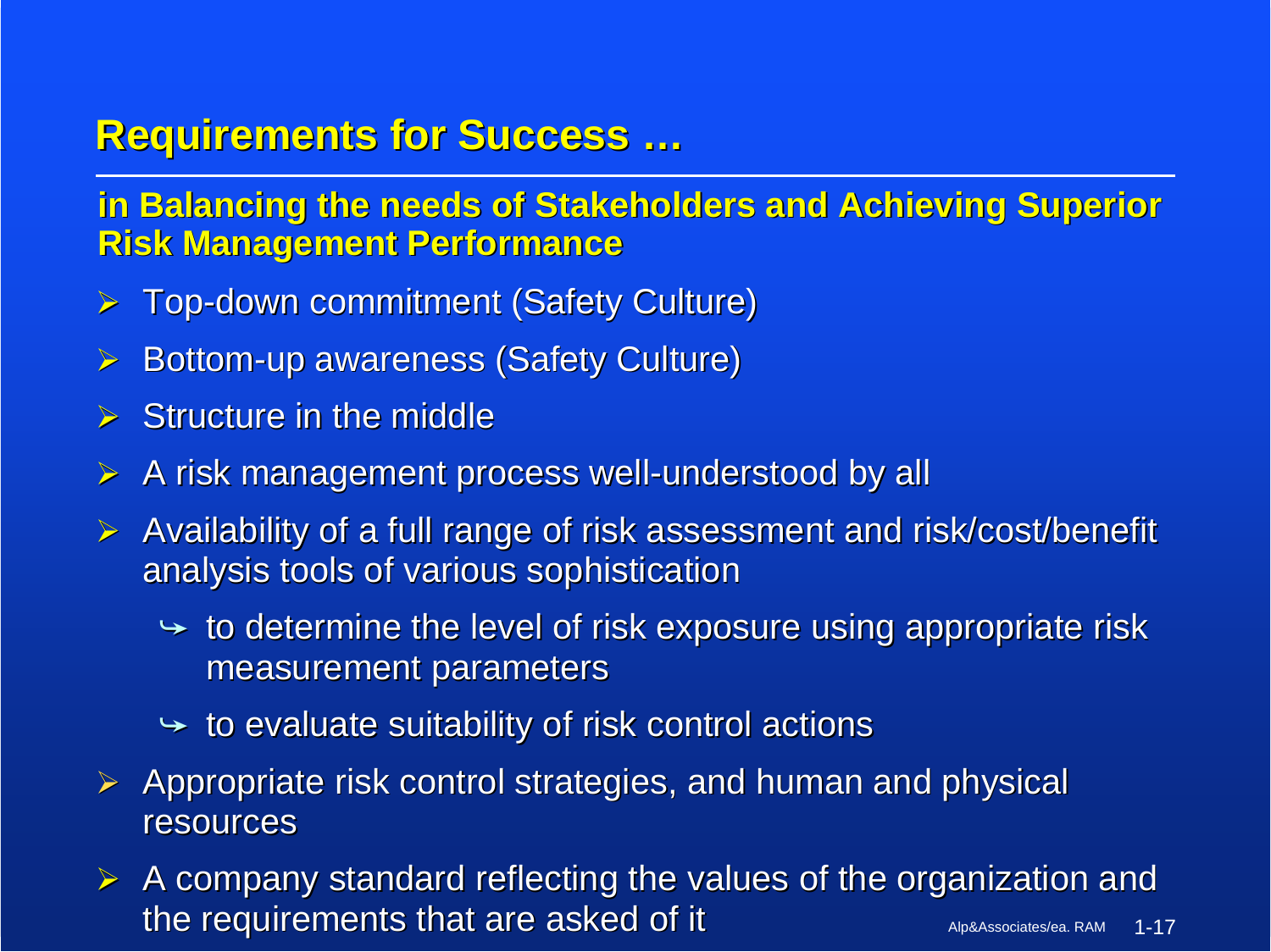#### **Integrated Risk Assessment Tools of Various Sophistication to Determine the Level of Risk Exposure Sophistication to Determine the Level of Risk Exposure**

**\$\$\$**

- $\triangleright$  Hierarchy of tools:
	- $\rightarrow$  Qualitative / Semi-Quantitative / Quantitative tools
	- $\bm{\mathsf{S}}$  Screening Level Risk Assessment
	- $\leftrightarrow$  HAZOP, FMEA, etc.
	- $\bm{\mathord{\succ}}$  Job safety analysis
	- $\blacktriangleright$  Fault trees, event trees
	- $\rightarrow$  Consequence modeling
	- $\rightarrow$  Financial representation of consequences
- $\triangleright$  Estimation of:
	- $\bm{\mathsf{\rightarrow}}$  Individual risk
	- $\rightarrow$  Societal risk
	- $\bm{\mathsf{\succ}}$  Facility risk
	- $\blacktriangleright$  Integrated enterprise risk



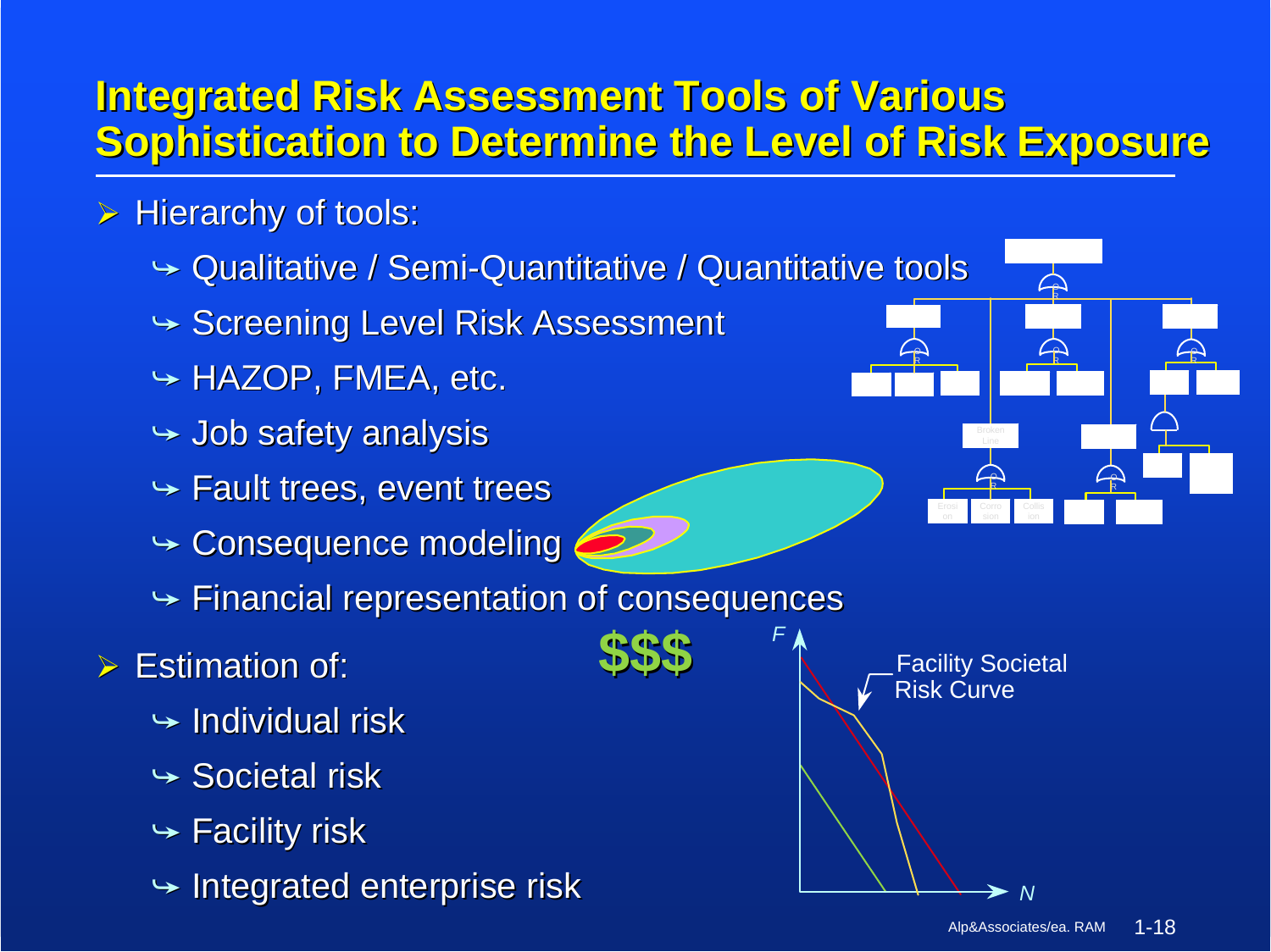# **Techniques for Risk Analysis Techniques for Risk Analysis**

**Risk analysis and evaluation can take place at different levels of detail. A hierarchy of risk analysis tools are available, depending on the requirements at hand: depending on the requirements at hand:**

 $\blacktriangleright$ Qualitative Techniques (Screening Level Analysis, Checklists, What If, HAZOP, FMEA)

¾Semi-Quantitative (Index/Matrix) Methods

 $\blacktriangleright$ Quantitative Risk Analysis (QRA)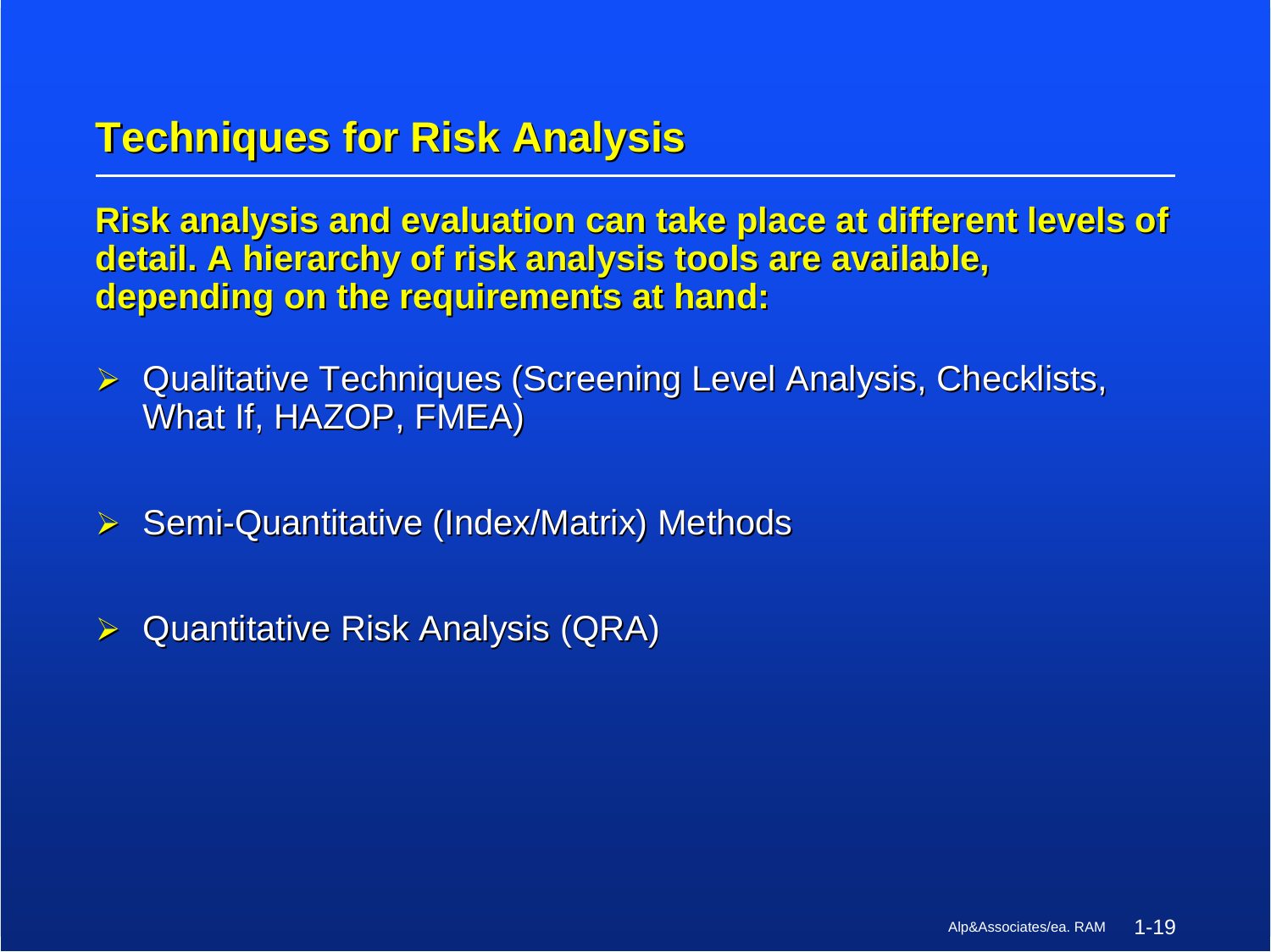## **Similarities and Differences Similarities and Differences**

#### **Common Feature of the Various Approaches:**

 $\triangleright$  The physical components of the system, the operation, and the factors influencing failure frequency must be understood.

#### **Differences Between the Various Approaches:**

- $\blacktriangleright$ Checklists, etc., provide only qualitative information about a system, and help to identify hazards.
- $\triangleright$  The index/matrix techniques provide semi-quantitative information. The index values are dimensionless, and do not have any meaning other than within that particular indexing system.
- $\triangleright$  The QRA will provide quantitative information in commonly understood units. Therefore, it is possible to make inter-industry comparisons and comparisons against benchmark acceptability criteria, and quantify benefits against cost of risk reduction measures.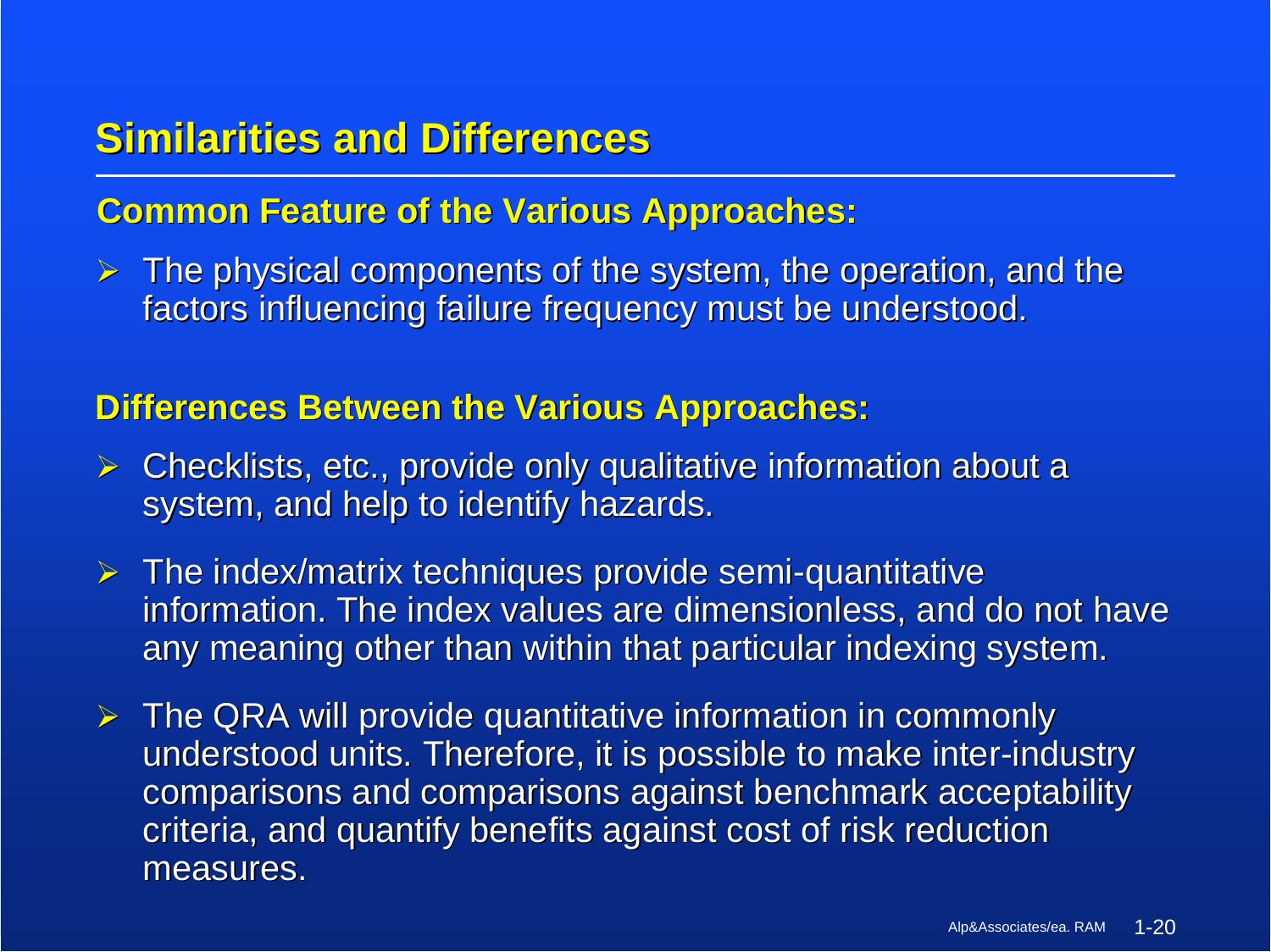## **Progression From Simpler to More Complex Progression From Simpler to More Complex Techniques Techniques**

We do not have the time and resources to use the most complex **techniques, nor should we try to use the most complex techniques, nor should we try to use the most complex techniques for every problem at hand techniques for every problem at hand**

¾During the implementation stages of a risk management program, or for any new activity or project, we should start by carrying out a screening level assessment.

 $\triangleright$  Screening level techniques provide us with information on

- $\rightarrow$  Whether we can act without further study and analysis
- $\rightarrow$  What type of further analysis would be warranted (qualitative/ quantitative)
- $\triangleright$  If high-risk areas as identified by a screening level approach are related to chemical processes, a HAZOP may be suitable as the next level of detailed study for those areas, to understand how a process can fail and to develop safeguards that would help minimize the likelihood or severity of such failures
- ¾For complex equipment, a FMEA may be suitable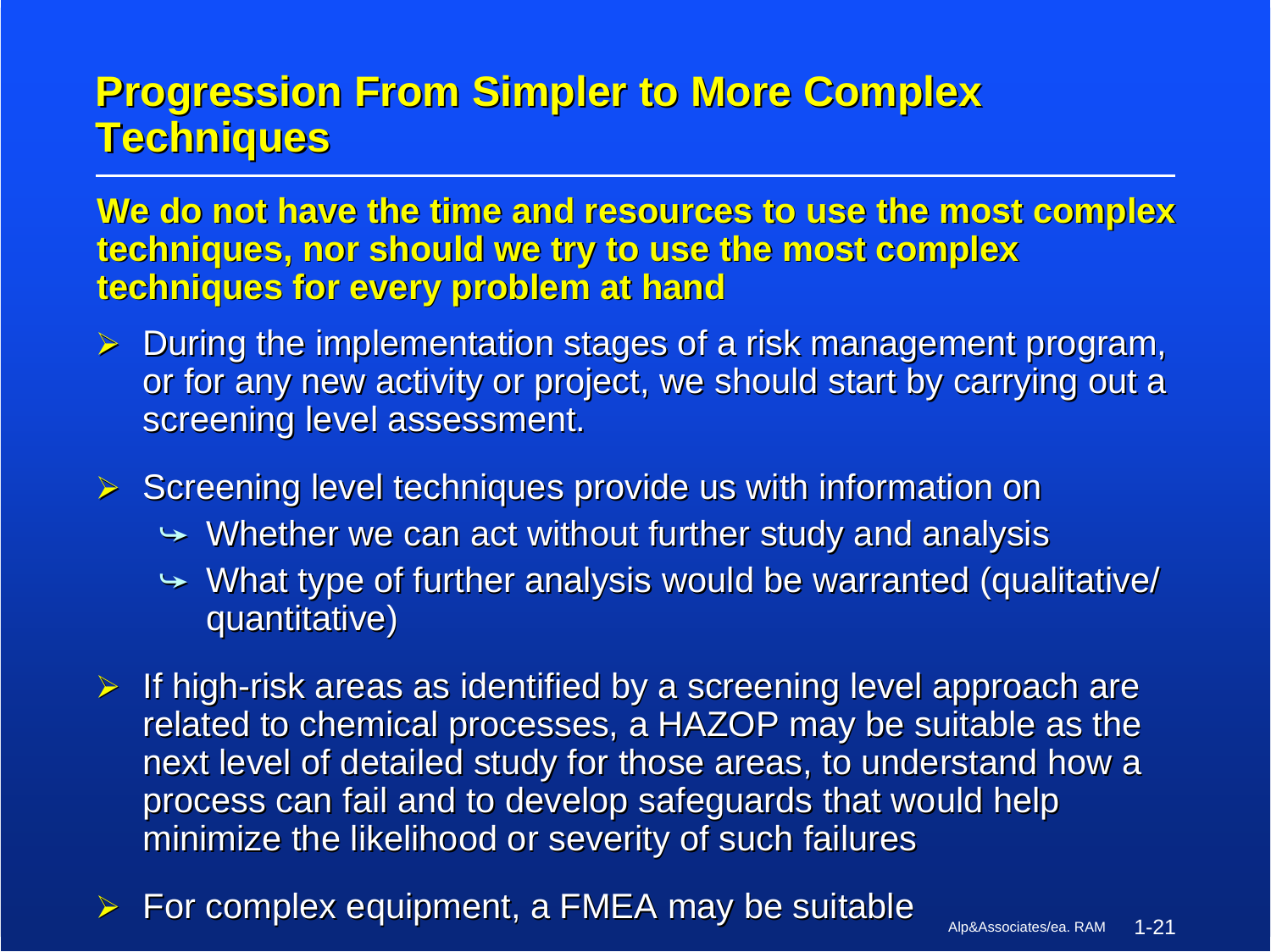#### **Typical Output from a Qualitative Risk Analysis: Typical Output from a Qualitative Risk Analysis: List of Hazardous Events and Their Risk Ranking List of Hazardous Events and Their Risk Ranking**

|                        |                                   |                              |                                                                  |                                                                                                                    | <b>Public</b>  |                     |                           | Env.         |                |                  | Empl.        |                |                  | Prod.          |                |           |                |                |                | Cap.Equ. Mark.Shr |                |           |                                                                      |                                                                                                                                                                          |
|------------------------|-----------------------------------|------------------------------|------------------------------------------------------------------|--------------------------------------------------------------------------------------------------------------------|----------------|---------------------|---------------------------|--------------|----------------|------------------|--------------|----------------|------------------|----------------|----------------|-----------|----------------|----------------|----------------|-------------------|----------------|-----------|----------------------------------------------------------------------|--------------------------------------------------------------------------------------------------------------------------------------------------------------------------|
| <b>Process Section</b> | <b>Process Section</b>            | $\overline{2}$<br>Hazard Id. | i<br>⊡<br>⊡                                                      | <b>Cause(s)</b>                                                                                                    | Frequency      | <b>Consequences</b> | Risk                      | Frequency    | Conse          | Risk             | Frequency    | Conseque       | Risk             | Frequency      | Conse          | Risk      | Frequency      | Consequences   | Risk           | Frequency         | Consequences   | Risk      | Safe-guards                                                          | <b>Actions</b>                                                                                                                                                           |
| $\mathbf{1}$           | Natural<br>Gas<br><b>Supply</b>   | 1                            | <b>Fireball and</b><br>Jet flame<br>from<br>transmission<br>line | Underground<br>pipeline rupture<br>due to<br>corrosion, third<br>party damage<br>with ignition of<br>released gas  | $\mathbf 1$    | $\overline{4}$      | $\mathbf{L}$              | $\mathbf{Z}$ | $\overline{2}$ | <b>VL</b>        | 2            | $\overline{4}$ | $\boldsymbol{M}$ | $\overline{2}$ | 3              | L         | 2              | 3              | L              | $\mathbf{1}$      | $\mathbf{1}$   |           | Work permit<br>system;<br>cathodic<br><b>VL</b> protection           |                                                                                                                                                                          |
|                        |                                   | 1                            | <b>Fireball and</b><br>Jet flame<br>from<br>transmission<br>line | Abovegroud<br>pipeline rupture<br>due to<br>corrosion, third<br>party damage,<br>collision with<br>ignition of gas |                | 4                   | L                         | $\mathbf{2}$ | $\overline{2}$ | <b>VL</b>        | 3            | $\overline{4}$ | H                | $\overline{2}$ | 3              | L         | $\overline{2}$ | 3              | L              | $\mathbf 1$       | $\overline{2}$ | <b>VL</b> | Cathodic<br>protection                                               | Install<br>collision<br>protection at<br>main gas inlet<br>to plant<br>process area.<br>Improve line<br>labelling and<br>develop<br>unique colour<br>code for<br>piping. |
|                        |                                   | $\mathbf{1}$                 | Gas release<br>(with traces<br>of H <sub>2</sub> S)              | Upstream failure<br>to treat gas at<br>source                                                                      | $\mathbf 1$    | $\overline{2}$      | <b>VL</b>                 | $\mathbf{1}$ | $\overline{2}$ | <b>VL</b>        | $\mathbf{1}$ | $\overline{2}$ | <b>VL</b>        | $\mathbf{1}$   | $\mathbf{3}$   | <b>VL</b> | $\mathbf{1}$   | $\mathbf{1}$   | <b>VL</b>      | $\mathbf{1}$      | $\mathbf{1}$   | <b>VL</b> |                                                                      | <b>Check</b><br>possibility of<br>H2S in gas<br>supply                                                                                                                   |
| $\mathbf{2}$           | <b>Process</b><br>Steam<br>Supply | $\overline{2}$               | Firebox<br>explosion                                             | Insufficient<br>purge and<br>failure of burner<br>management<br>system                                             | $\overline{2}$ | 1                   | $V^2$ 2                   |              | 1              | <b>VL</b>        | 2            | $\overline{4}$ | $\boldsymbol{M}$ | $\overline{2}$ | $\overline{2}$ | <b>VL</b> | 2 <sup>1</sup> | $\overline{2}$ | VL             | $\overline{2}$    | $\mathbf{1}$   | <b>VL</b> | Burner<br>management<br>system<br>(fireeye, shut-<br>off interlocks) |                                                                                                                                                                          |
|                        |                                   | 2                            | Steam drum<br><b>BLEVE</b>                                       | <b>Material failure</b>                                                                                            |                |                     | $V\mathsf{L}\vert 1\vert$ |              | 1              | $V\mathsf{L}\ 1$ |              |                | $ 3 $ VL $ 1 2 $ |                |                | $VL$   1  |                | $\overline{2}$ | $V\mathcal{L}$ |                   | $1 \mid 1$     | VL        | Inspections<br>before<br>installations;<br>NDT testing               |                                                                                                                                                                          |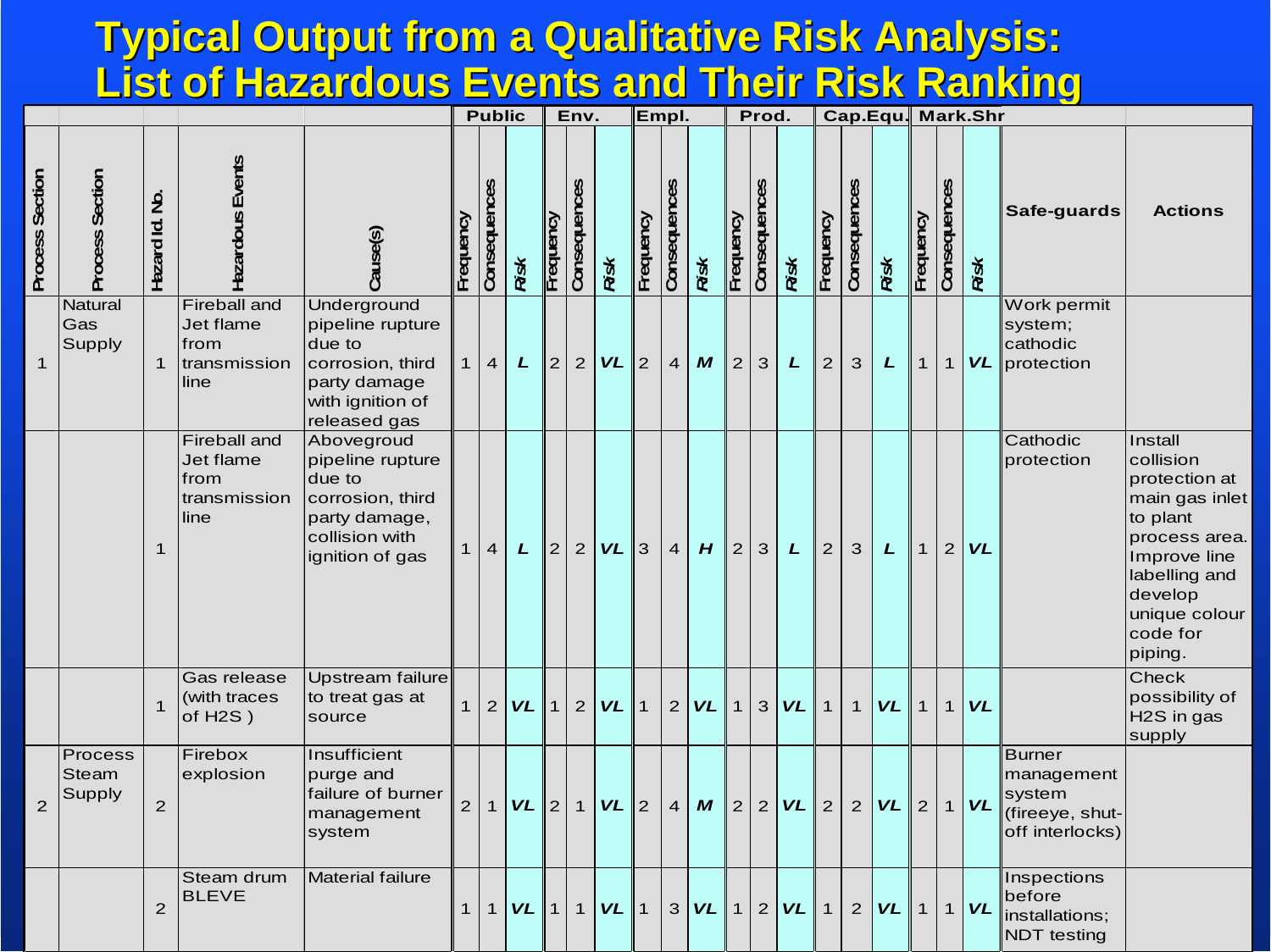## **Progression from Qualitative to Quantitative Analysis Progression from Qualitative to Quantitative Analysis**

- $\blacktriangleright$ A Qualitative analysis generally:
	- $\rightarrow$  is conducted by walk-though inspections and in sit-down team  $\,$ sessions,
	- $\blacktriangleright$  is relatively quick,
	- $\rightarrow$  does not require high-level technical and scientific skills,
	- $\rightarrow$  is based on the personal knowledge and experience of the people in the team.
- ¾As such, the assignment of undesirable events into frequency/consequence classes may have large uncertainties.
- ¾For some events of interest (e.g., high risk, high consequence, high mitigation cost), it may be desirable to understand their frequencies and/or consequences with a higher accuracy than would be possible with a qualitative analysis based on personal knowledge.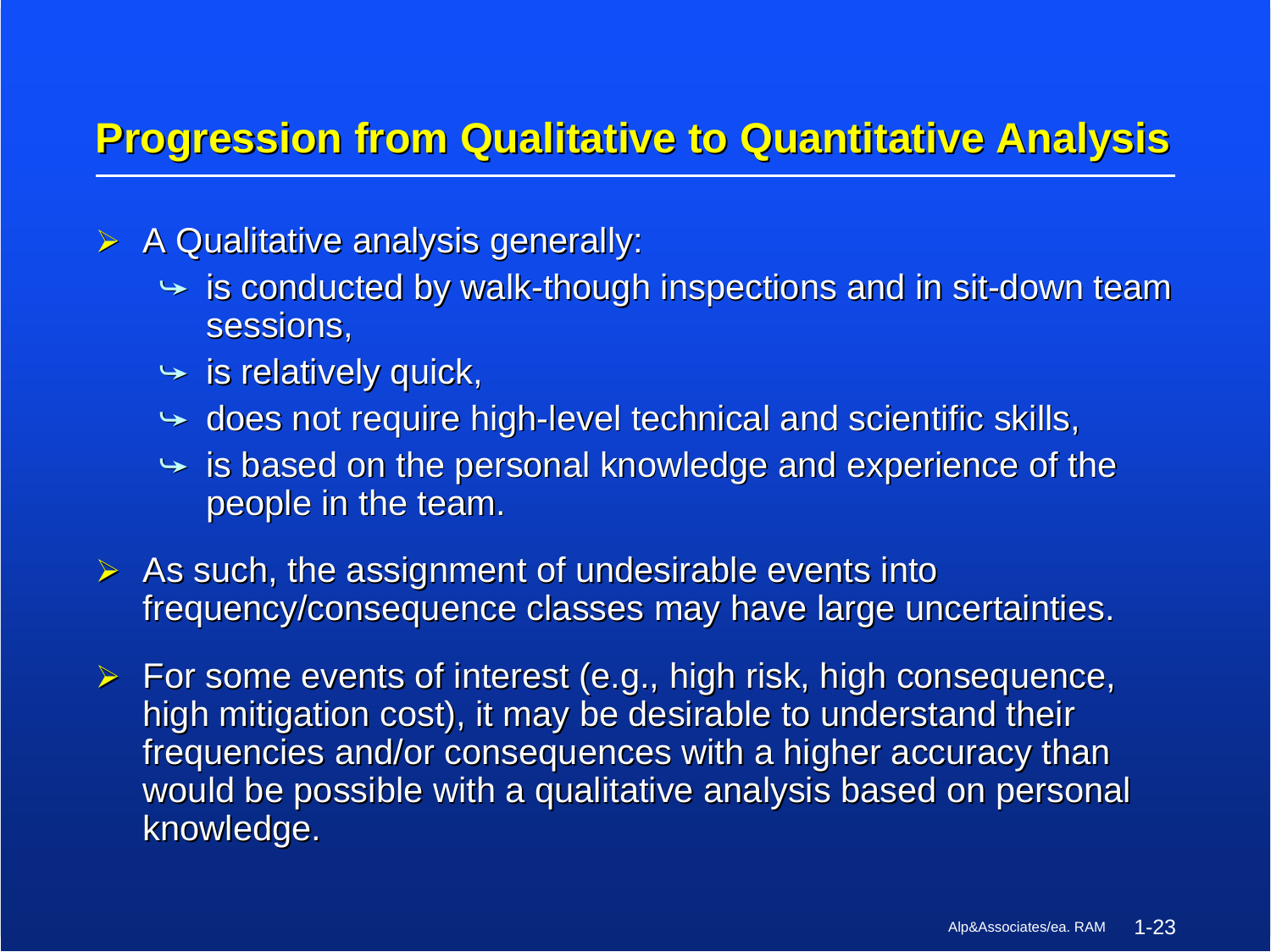## **Progression from Qualitative to Quantitative Analysis Progression from Qualitative to Quantitative Analysis**

- $\blacktriangleright$ For events where higher accuracy is desirable, well-established quantitative techniques are available for improving the accuracy of the analysis.
- $\blacktriangleright$ For such events (especially those with off-site consequences):
	- $\rightarrow$  estimate their frequency using established techniques (e.g., fault trees, event trees).
	- $\rightarrow$  estimate hazard levels as a function of distance from event location using mathematical models (e.g., dispersion models for toxic gases or vapours).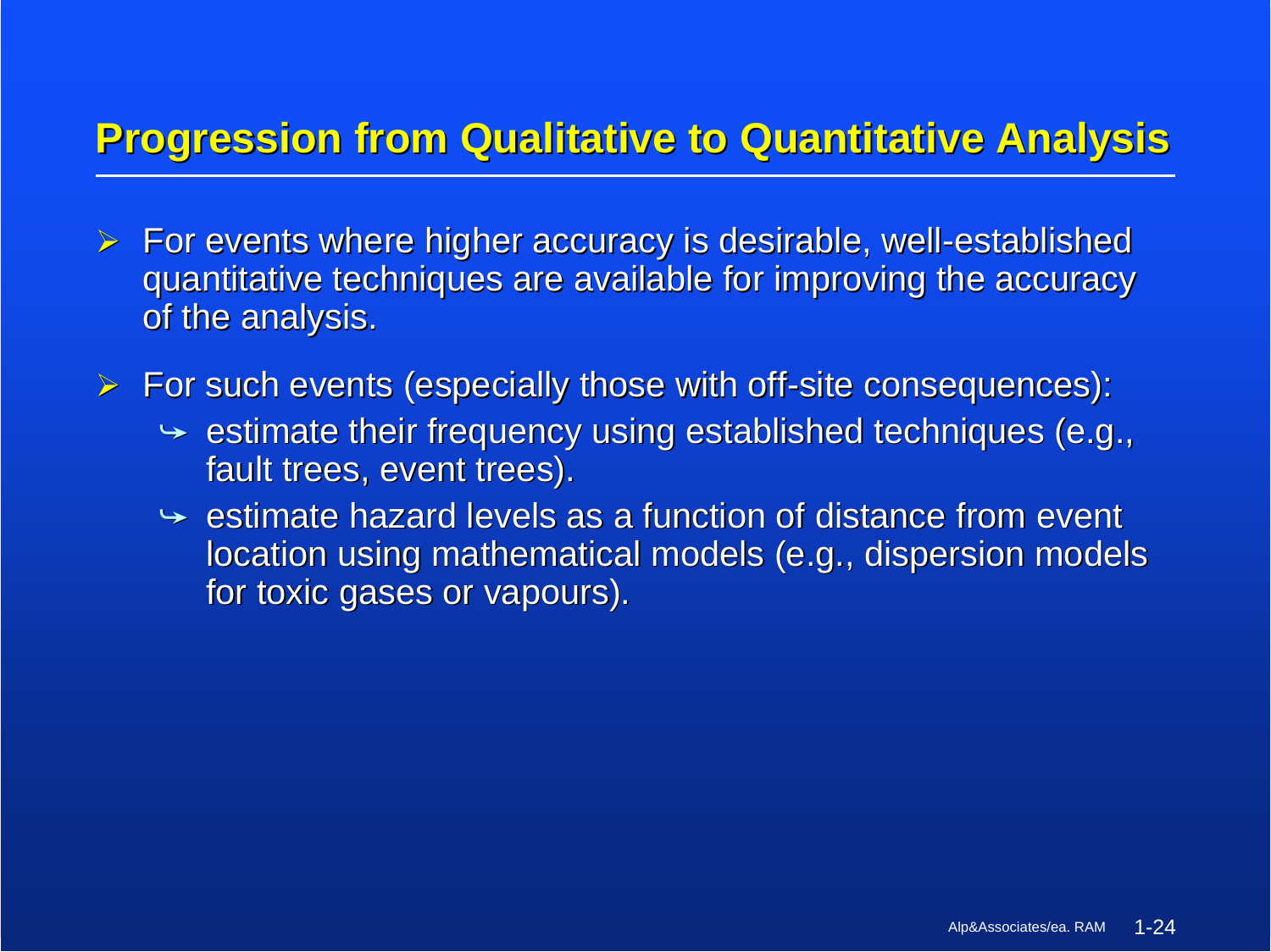## **Quantitative Analysis Quantitative Analysis**

- $\blacktriangleright$ This information is used to confirm or correct the earlier qualitative assignments and ranking, and to feed into emergency response plans.
- $\blacktriangleright$ Once event risks are quantified, this information will also lend itself to:
	- $\blacktriangleright$  making risk/ cost/ benefit analyses, and to
	- $\rightarrow$  estimation of total facility risk for:
		- $\rightarrow$  comparison against acceptability guidelines, and/or for
		- $\rightarrow$  understanding total financial risk exposure of projects or facilities.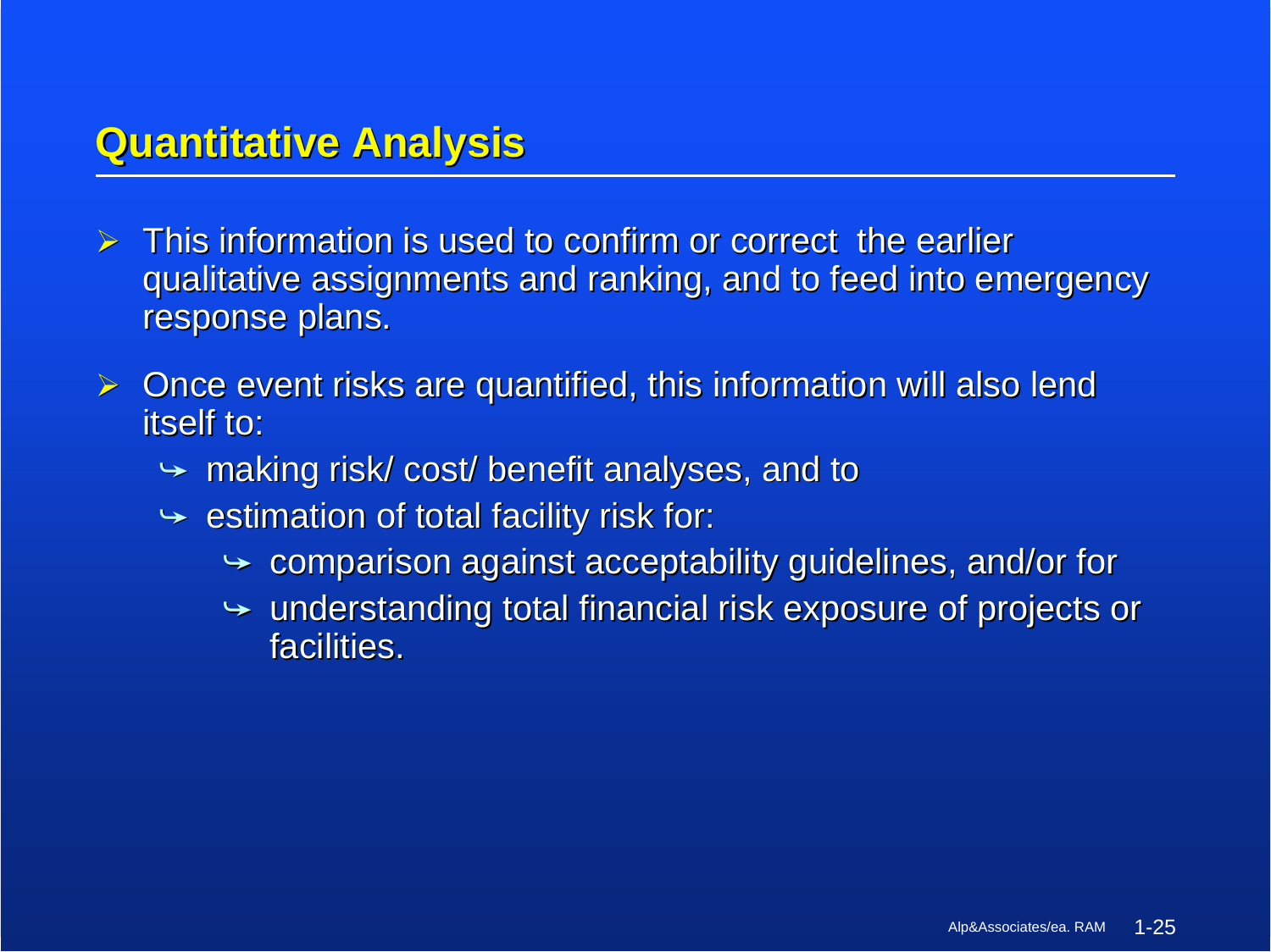#### **Presentation of Risk Individual Risk Individual Risk**

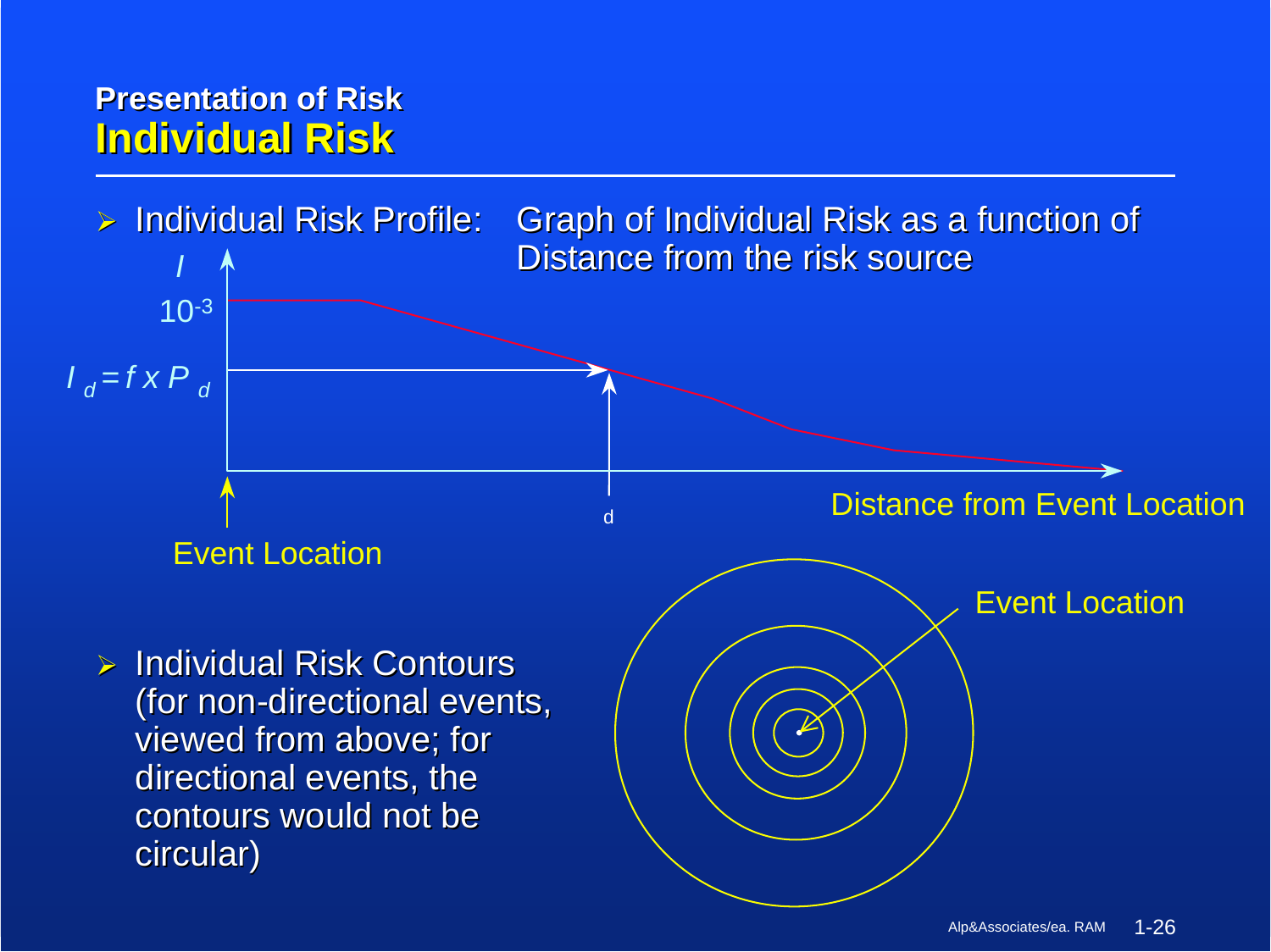#### **Risk Evaluation Risk EvaluationE.g. Risk Acceptability Criteria for Land E.g. Risk Acceptability Criteria for Land-use Planning use Planning**



**Allowable Land Uses Allowable Land Uses**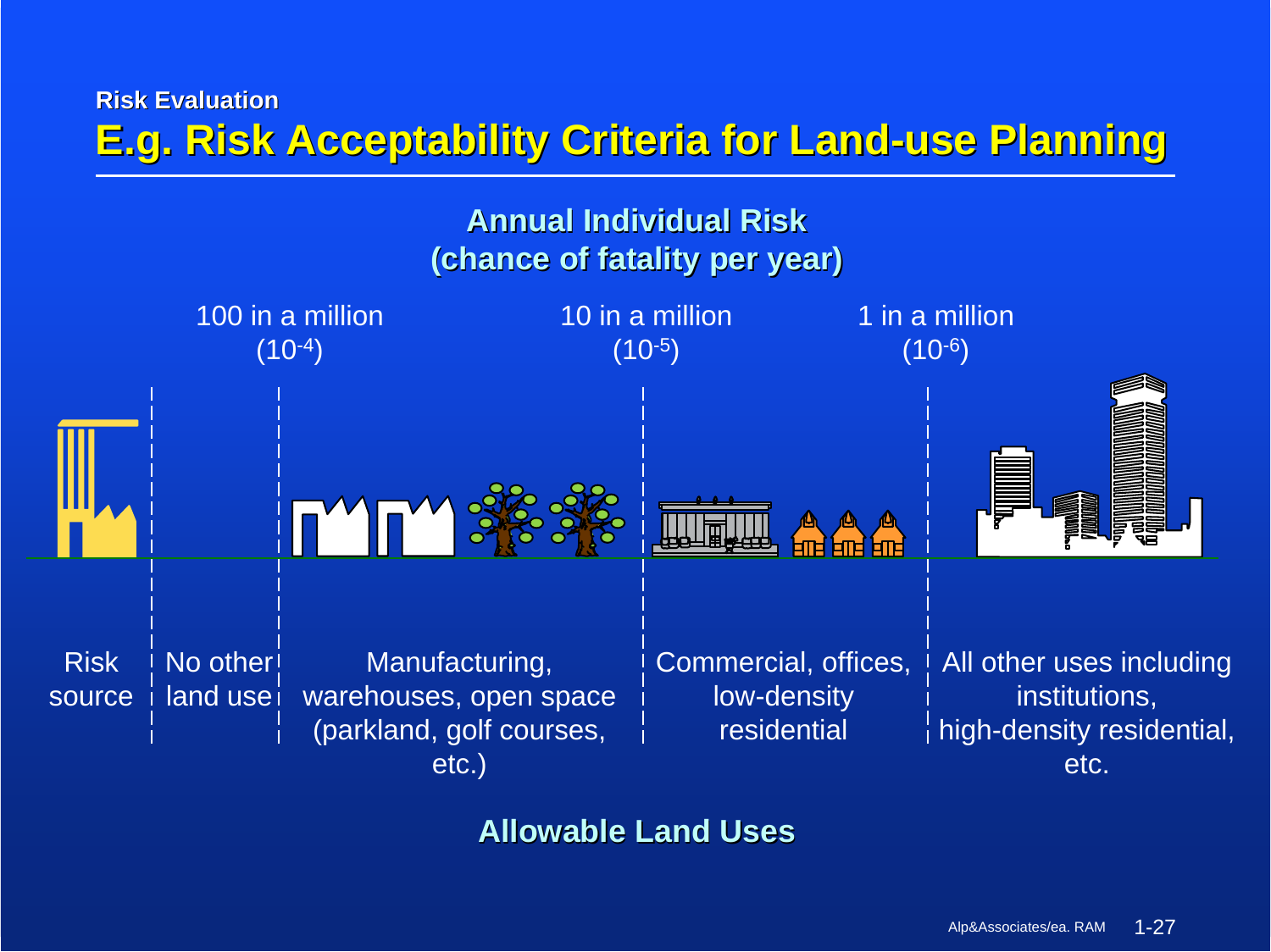#### **Presentation of Risk Societal Risk Societal Risk**



*Consequence N* 

▶ Loss/Risk Profile (Complementary Cumulative Distribution **Function or FN Curve)** 

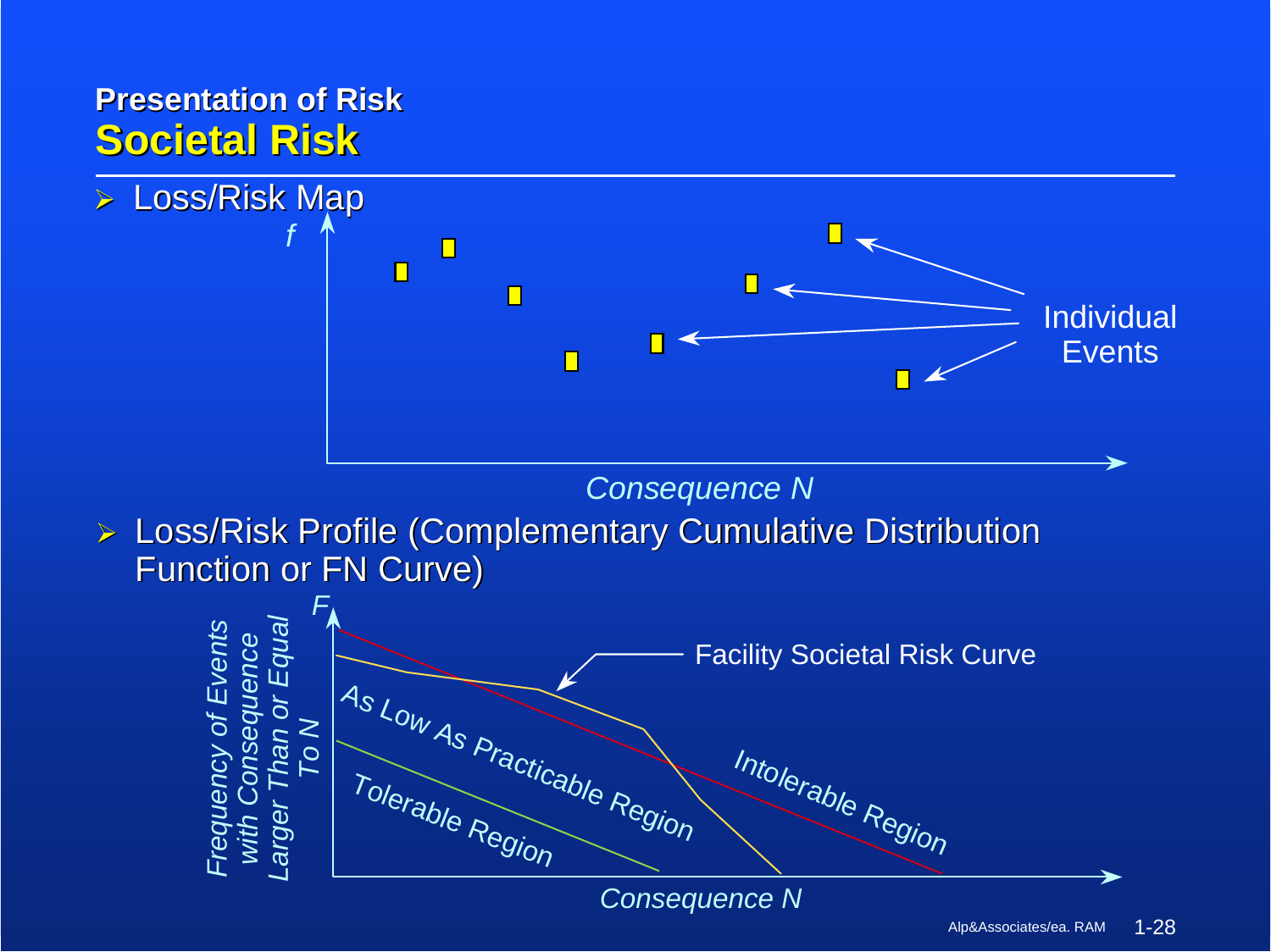#### **Example Societal Risk Guidelines Example Societal Risk Guidelines**

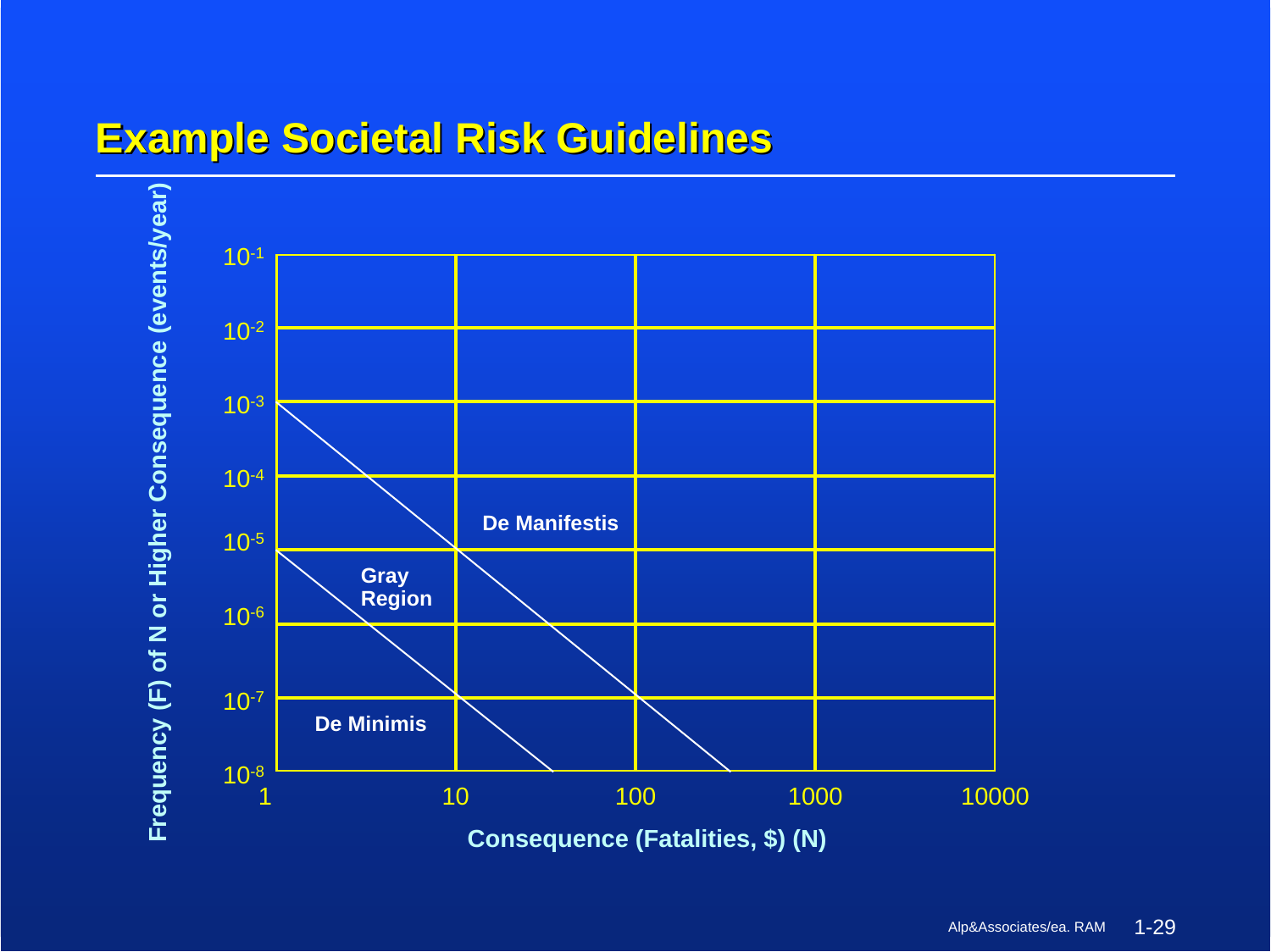# **Why Bother...? Why Bother...?**

 $\triangleright$  Not only do we want to avoid any human suffering, and environmental degradation, but also:

> *"Safety" issues present significant risks to business "Safety" issues present significant risks to business performance. performance.*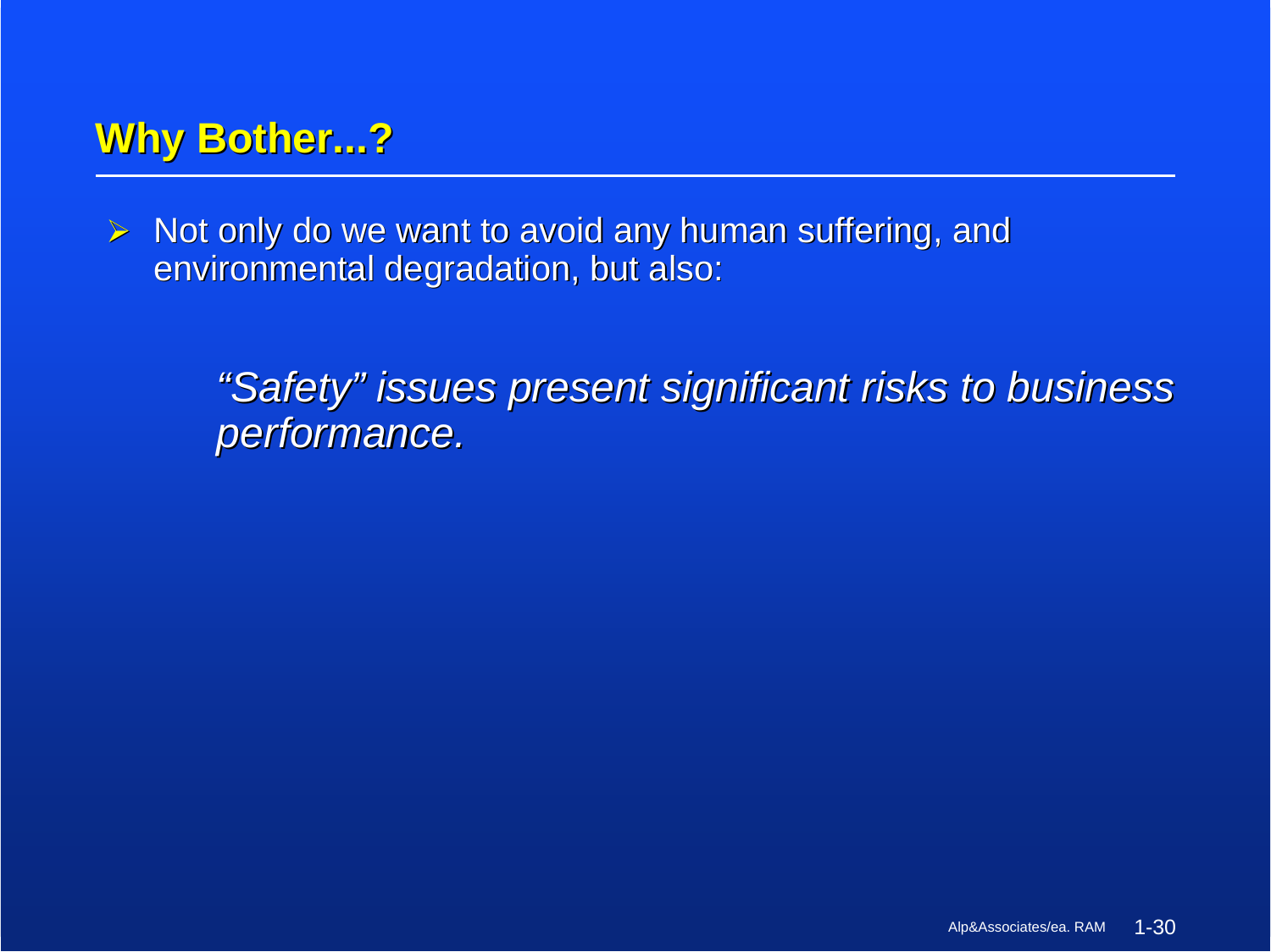# **Why Bother...? Why Bother...?**

 $\triangleright$  The potential impact on the profit and loss of an organization can be significant.



**\$200,000 Extra Costs \$20,000 \$180,000 Direct Costs**Repair to equipment Clean-up **Indirect Costs**Management Time Compensation Claims **Increased Insurance Co** Business Interruption Loss of Good Will

**TheCostIceberg**